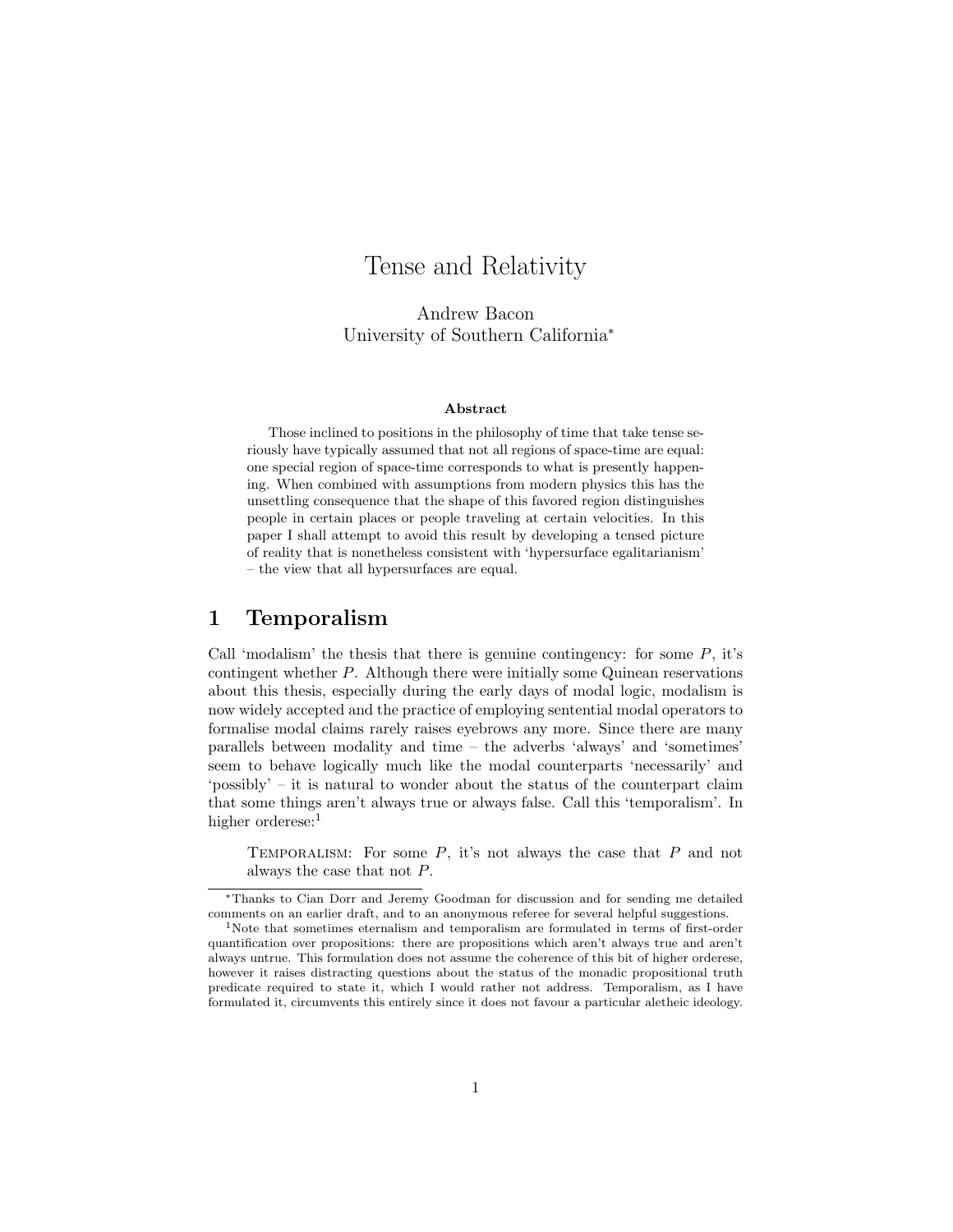Temporalism is to be contrasted with its negation, eternalism: for all P, either it's always the case that  $P$  or it's always the case that not  $P$ . Although eternalists appear to be denying the existence of change, they tend to make sense of tense in English in other ways. While tense operators are everywhere redundant on this view<sup>2</sup>, most actual eternalists maintain that English expressions like 'always' and 'sometimes' can be treated in terms of quantification over times instead.<sup>3</sup>

In recent debates about modality a lot of attention has be directed at the thesis of necessitism – that necessarily, everything is necessarily something (see Williamson [35]). There is a straightforwardly parallel debate about tense, which Williamson labels 'permanentism':<sup>4</sup>

PERMANENTISM: Always everything is always something.

Note that eternalism entails permanentism since, given that tense operators are redundant, it amounts to the vacuous claim that everything is something. To find an interesting thesis in permanentism one already has to accept temporalism. Permanentism can be contrasted with its negation, the thesis that sometimes something is sometimes nothing.<sup>5</sup> A more specific example of a nonpermanentist view is Prior's presentism.

Necessitism naturally brings to mind David Lewis's modal realism. Williamson's version of necessitism is distinctive, however: according to Lewis if there could have been a talking donkey, then there is a talking donkey, provided we take care to quantify unrestrictedly. For Williamson on the other hand, the possibility of a talking donkey entails a weaker thing: the actual existence of something that could have been a talking donkey. The possible talking donkey won't in general be a talking donkey, according to Williamson; indeed, it typically won't even be a concrete object.

There are temporal analogues to the Lewisian picture. For example, Ted Sider describes the 'block universe' account of time as one in which 'dinosaurs, computers and future human outposts on Mars are all equally real' (Sider [29], p11). The Williamsonian version of permanentism, by contrast, would deny the existence of dinosaurs, although would accept the existence of things that used to be dinosaurs.

Both Lewis and Sider appear to be describing alternative forms of necessitism and permanentism. Indeed, I think it is most natural to interpret both Lewis and Sider as rejecting modalism and temporalism respectively, thereby ac-

<sup>2</sup>Given the assumption that 'always' is factive, one can easily prove from eternalism that tense operators are redundant in the sense that 'sometimes  $P'$ , 'always  $P'$  and  $P$  are equivalent.

 $3$ Note that such eternalists will still accept the rendition of eternalism in English – 'for all  $P$ , either it's always the case that  $P$  or it's always the case that not  $P'$  – because either the first or second disjunct is a vacuously true quantified statement (for in either case one is quantifying into a formula that has no free variables).

<sup>4</sup>This debate is sometimes cast in terms of the Barcan formula and its converse: always everything  $\phi$ s if and only if everything always  $\phi$ s. See Barcan [2].

<sup>5</sup>Williamson calls this 'temporaryism'. In what follows, however, I shall attempt to avoid this terminology due to its potential to be confused with the thesis of temporalism outlined above.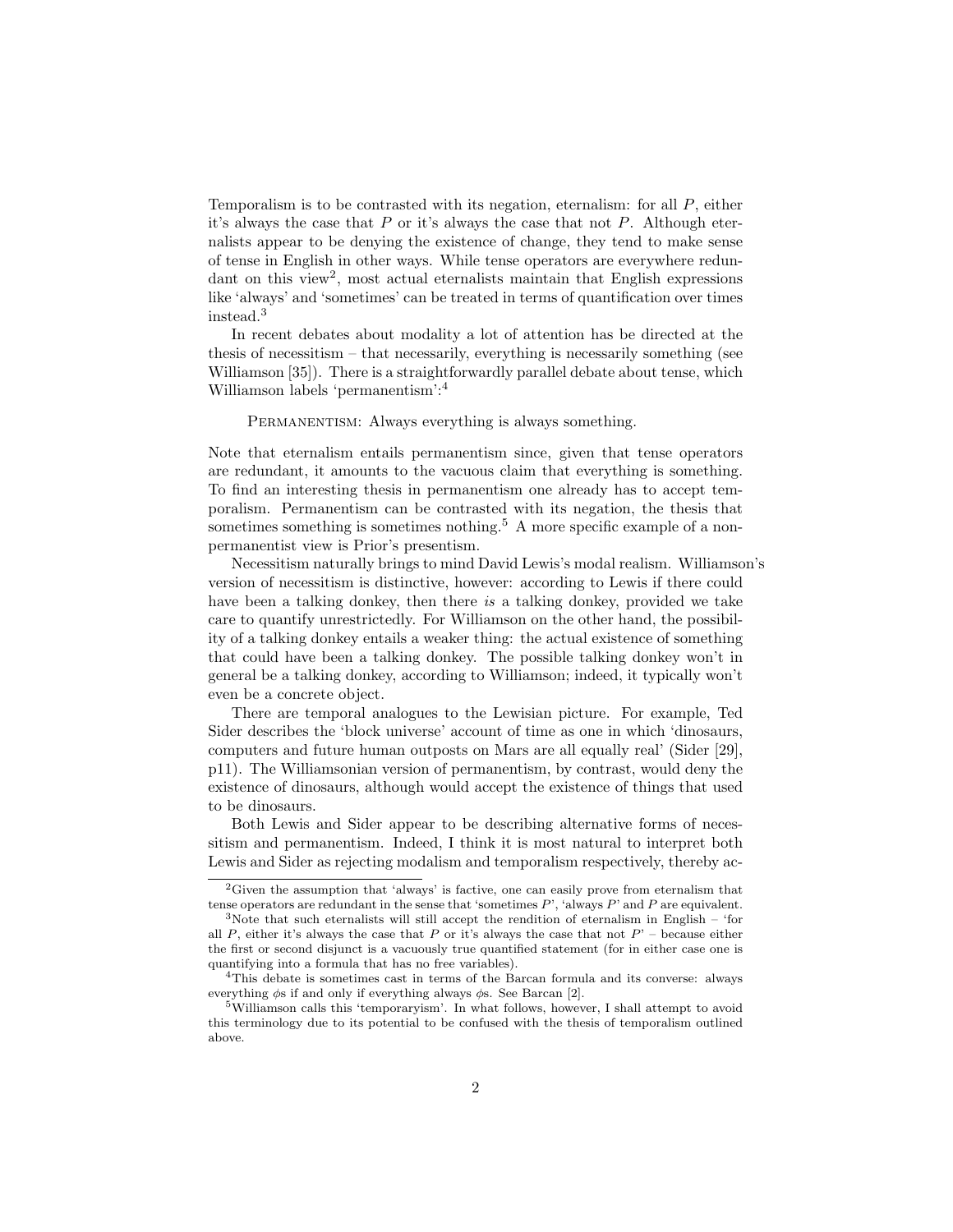cepting necessitism and permanentism in their vacuous forms (in stark contrast to Williamson).<sup>6</sup>

Cian Dorr has recently offered a more transparent way of cashing out the Lewisian picture in a way that accepts modalism (Dorr [7]). Consider an ordinary, non-talking, donkey, Muriel. According to the Dorrian version of modal realism, Muriel could have been a talking donkey because there in fact exists a talking donkey, and Muriel could have occupied the qualitative role that talking donkey in fact plays. All possibilities, on the Dorrian picture, are qualitatively indistinguishable multiverses. The differences between multiverses consist solely in which individuals occupy which qualitative roles. For example if one multiverse contains a farmer and a ballet dancer satisfying a certain qualitative description, then they all do. However they might still differ – I might be the farmer in one possibility and the ballet dancer in the other. This is clearly a necessitist picture, but one dramatically different from Williamson's.

The same way of thinking can be applied to time.<sup>7</sup> If there's some object,  $x$ , which used to be a dinosaur it's because there really is a dinosaur distinct from  $x$ , but whose qualitative role  $x$  used to play. The resulting picture is one in which no change is qualitative: there's a four dimensional manifold with dinosaurs, computers and human outposts on mars dotted about all over it. The qualitative distribution of properties will remain constant, as time progresses, but which things occupy which qualitative roles changes. To rule out this form of permanentism we could adopt the following strengthening of temporalism:

QUALITATIVE TEMPORALISM: For some  $P$  such that it's qualitative whether P, it's not always the case that P and it's not always the case that not P.

There is of course an issue here as to whether one can make sense of the operator locution 'it's qualitative whether'; I think one can, but it is not something I shall defend here.<sup>8</sup> One can contrast this with the thesis of qualitative eternalism: For any  $P$ , if it's qualitative whether  $P$ , then either it's always the case that  $P$ or it's always the case that not P.

I am inclined to think that qualitative eternalism is not particularly plausible. According to it, for example, some Roman general is crossing a river right now (provided we are quantifying unrestrictedly). Since this is a qualitative proposition that was once the case, it is always the case. Of course, this fact is not true because Julius Caesar is crossing the Rubicon, it is true rather because someone whose qualitative role Caesar used to play is crossing some river whose qualitative role the Rubicon used to play. But to my ear this explanation does nothing to make the initial claim sound any less surprising. You would not even find a propositional eternalist uttering this sentence, for they typically treat

 $6$ Of course, this is not to say that these views cannot capture the truth of English sentences using modal and temporal words such as 'can', 'sometimes', and so on. Such words will be given an analysis in which they quantify over worlds or times instead, and in which most expressions possess a covert world and time variable.

<sup>7</sup>This idea is explored in Dorr [6].

<sup>8</sup>This formulation of qualitative temporalism is my own: Dorr's theory can be formulated using counterpart theory and does not depend on the coherence of the qualitativeness operator.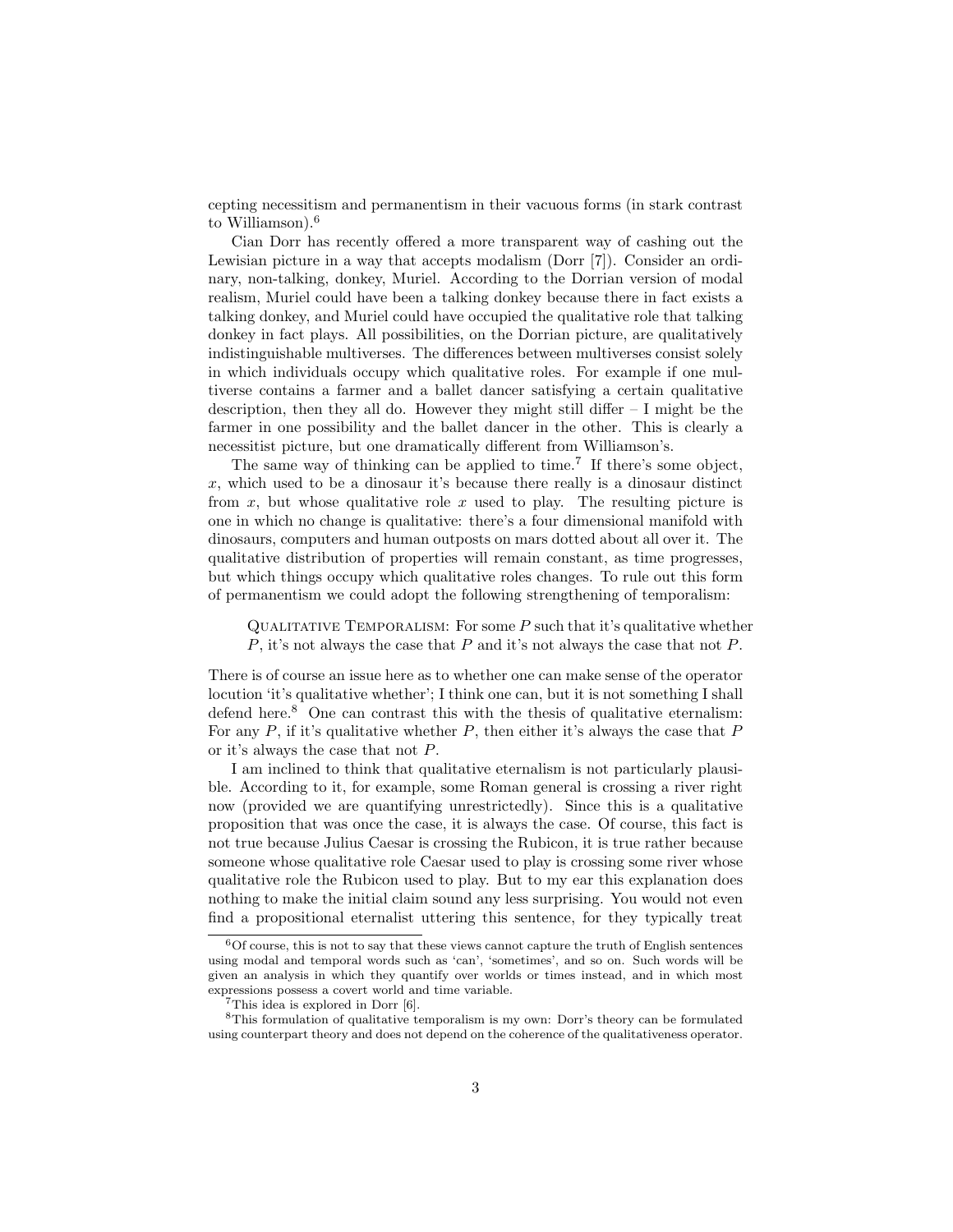tenses very differently.<sup>9</sup>

A final question we might ask ourselves is how to think about the persistence of objects in this picture. According to a perdurantist picture, for example, ordinary objects are located at four-dimensional 'worm-like' regions of space-time, although have instantaneous temporal parts that are located at each temporal cross section of their locations. Another extremely natural position is that ordinary objects are instead located at constantly changing three-dimensional regions of space time. This latter position seems more natural to me, so I shall adopt it when an answer to this question is needed. There are many other possibilities as well and little I say in the following will turn on this dispute, so I will set it aside for the most part.

It is my view that the combination of permanentism and qualitative temporalism is the best version of temporalism on the market and deserves our considered attention.<sup>10</sup> However the strongest objections to it, in my opinion, are that it does not appear to be consistent with modern physics,  $11$  prompting the recent suggestion by Dorr that the best way to reconcile temporalism with space-time physics is to reject qualitative temporalism.

To my knowledge all existing versions of qualitative temporalism are committed to the view that some regions of space-time are (in some sense) more special than others. That is, these temporalists reject what I'll call:

Hypersurface Egalitarianism: All regions of space-time are metaphysically on a par (at the fundemental level or otherwise).

Assuming classical physics the denial of hypersurface egalitarianism usually means that some particular simultaneity slice of the space-time is distinguished from the rest. This difference may manifest itself as a fundemantal property possessed by only one hypersurface (as in Deasy [5]), but I will also be interested in views in which the difference consists in a distinguishing non-fundemantal property.<sup>12</sup> On either picture, objects entirely in our future and past are not on a par with present objects – the ancient Greeks for example, have a lesser status, metaphysically speaking, than we do.

When we move to relativistic physics, matters change considerably: the denial of HYPERSURFACE EGALITARIANISM forces one to make the surprising claim that not only are not all times on a par, but that not all places are on a par

<sup>&</sup>lt;sup>9</sup>In addition to the above, the view has other surprising consequences. For example, there must be continuum many people in order for there to be a person whose qualitative role I will occupy in  $x$  minutes time for each  $x$  in some interval. There is also a puzzle about whose qualitative role I'll occupy after I die (presumably I won't even occupy the role of a person after I'm dead); a similar puzzle also applies to Williamson.

<sup>&</sup>lt;sup>10</sup>The view is explored, for example, by Williamson [35] §8.4, Sullivan [34], and Deasy [5]. It is sometimes associated with the 'moving spotlight' theory, although as Williamson notes, this term has other baggage that I won't be as concerned with here.

<sup>&</sup>lt;sup>11</sup>See Sider [29]  $\S 2.4$ , for example. See also Rietdijk [27], and Putnum [26].

<sup>12</sup>Perhaps one is a temporalist but maintains that while tense operators are conceptually basic and cannot be reduced to tenseless notions, they are not metaphysically fundamental. On this picture there may be ways to single out a special hypersurface using non-fundamental tense-theoretic language without distinguishing any hypersurface from a fundemantal perspective.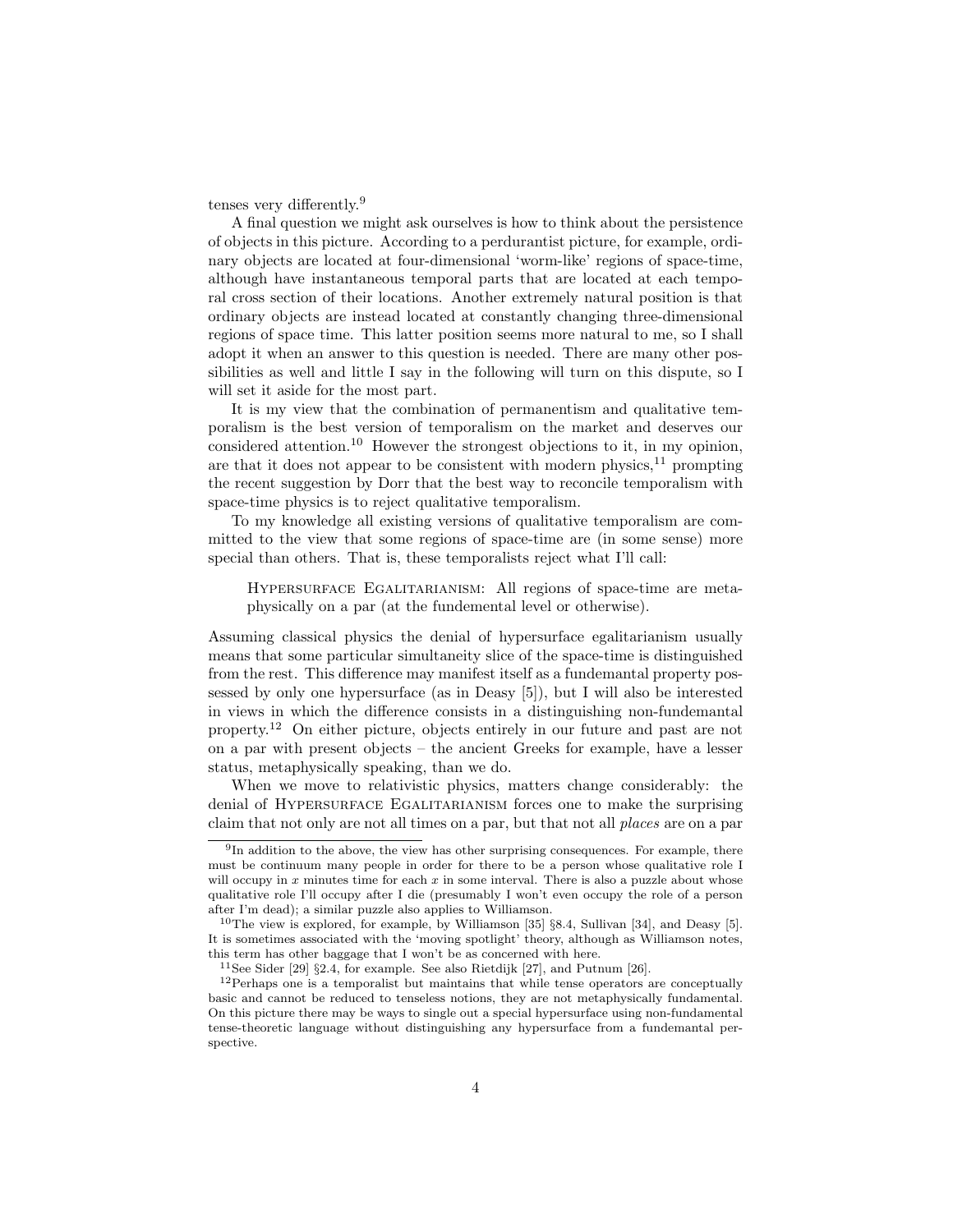either, or that people travelling in certain directions and at certain speeds have a more accurate view of reality than others. (On these views the special region of space-time is usually a three-dimensional hypersurface of some sort, although it could be other shapes as well. On some theories it is a space-time point, in others it is 'bowtie' shaped, for example.)<sup>13</sup> There are some striking analogies with the pre-Copernican 'geocentric' conception of the universe, but in this case it is potentially more radical: the Ptolemaic system has no implications about the metaphysical status of people located differently from us (for example). Since people in the U.S. are travelling at different velocities due to the rotation of the Earth, and are at different places from people in Australia, the hypersurface prioritarian must demote the metaphysical status of at least one of these people to that of whatever lesser status the Ancient Greeks possess in the classical variant.

One version of hypersurface egalitarianism is Dorr's version of temporalism discussed above. On that view there is no change concerning which hypersurface is present — the only change consists in which physical objects occupy which qualitative roles. However, as of writing, there is no offical answer to the question of which objects will occupy given qualitative roles  $n$  minutes from now in the relativistic setting.<sup>14</sup> In this respect, at least, the relativistic version of the theory is incomplete. In this paper, I describe a version of qualitative temporalism, in both classical and relativistic settings, that accepts Hypersurface Egalitarianism and thus, like the eternalist, treats all regions of space-time as on a par fundamentally (or otherwise). It is possible that some of the ideas of sections 3 and 4, involving time-shifted properties, could also be of help in fleshing out a non-qualitative temporalist picture, although it is beyond the scope of this paper to explore that idea here.

Before we move on a point of terminology is in order. It will be convenient to use the adverbial phrase 'sometimes' in place of the slightly more awkward 'not always not'. One must bear in mind that despite its typographical form, this is no more a quantificational phrase than 'always' is (it is not semantically decomposable into 'some' and 'times'). 'Sometimes  $P$ ' also has an unfortunate presupposition, which I do not always want enforced, that it's been the case that P on two or more occasions. Despite the occasional awkwardness, I shall simply use it synonymously with 'not always not' (which has no such presupposition).

<sup>13</sup>See Zimmerman [36] for a recent example of the three-dimensional hypersurface view. The view that the present is just a space-time point is sometimes called 'Here-nowism' (see Hinchliff [14], Savitt [28], Sklar [31], and Stein [33], Skow [32]). See Sider [29] §2.4 for critical discussion of these possibilities.

<sup>&</sup>lt;sup>14</sup>Many natural candidate answers give odd results. For example, one candidate answer is that I will take the role of the slice of my space-time worm that lies  $n$  minutes of proper time in the future of me (where that length of time is calculated by integrating proper time along the world-line I trace out in space-time). But this has the unfortunate result that people will become 'out of sync': if Alice and Bob meet today, and Alice does a lot of travelling, then when their space-time worms reconverge at a later time, Alice will be in the future light cone of Bob and Bob will only meet a counterpart of Alice whose qualitative role Alice used to occupy. Thanks to Jeremy Goodman for discussion here.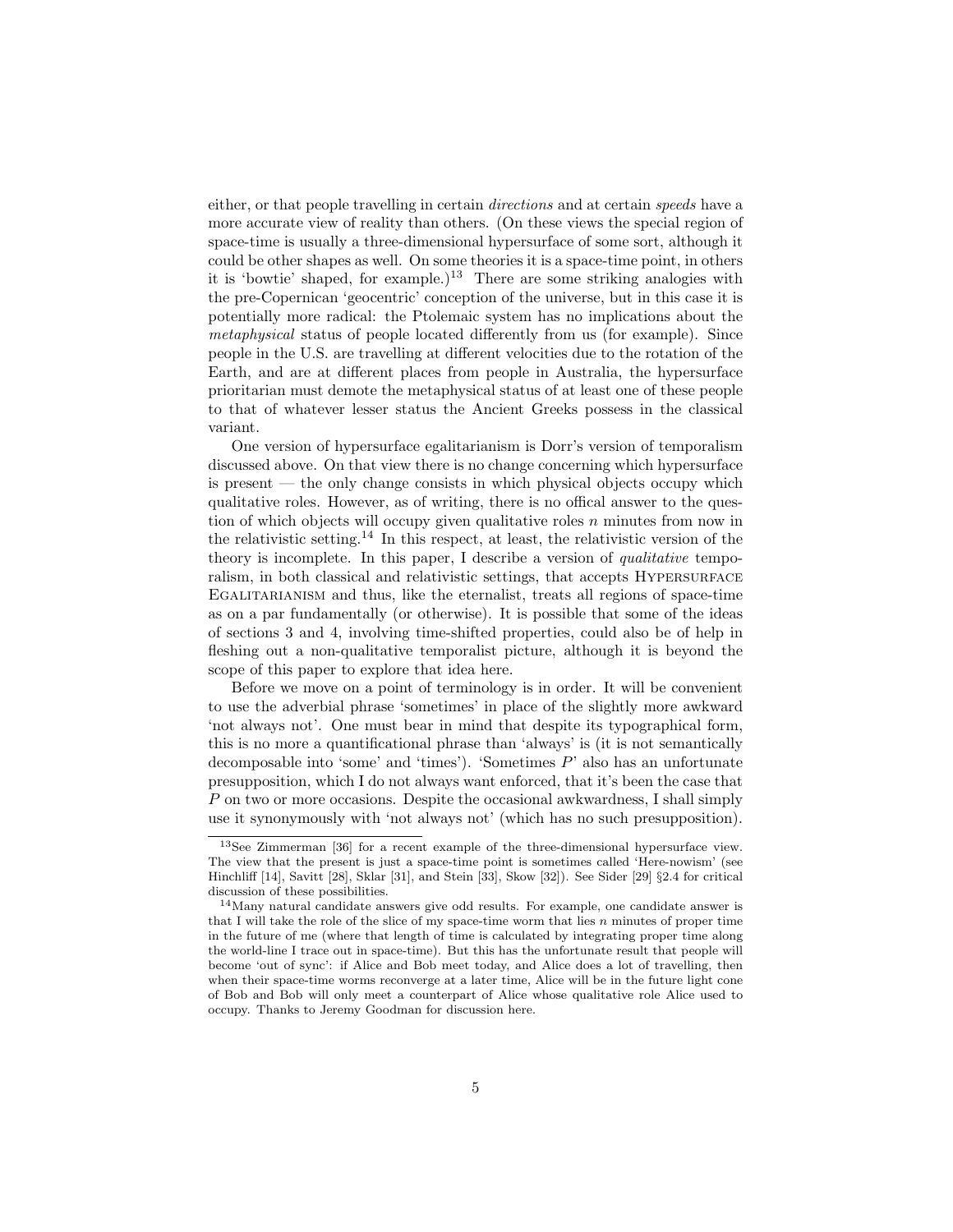### 2 Temporalism in Classical and Relativistic Physics

Temporalism need not be something that is motivated by metaphysical considerations. It is something one might be driven to on the grounds that there are things we are ignorant about that cannot be traced to ignorance about the realm of eternal truths. Or perhaps there are things one can care about or be relieved about, albeit things that are essentially tensed, about the future or past (Prior [23]). Temporalism looks as though it offers us a way of accounting for these attitudes by offering us more contents for these attitudes to have. It is for this reason that the dispute over temporalism makes its appearance in the philosophy of language more often than it does in metaphysics (Kaplan [16], Montague [21], Brogaard [3]).

We might contrast temporalism with an apparently stronger position – the A-theory – which some take to be more metaphysically substantive version of temporalism. According to A-theorists the present is metaphysically distinguished. This might mean it is distinguished ontologically, as the presentist maintains, or perhaps it is special in some other way (as, for example, with the 'moving spotlight theory'). The A-theory is usually characterised by the claim that there are tensed facts. Note, however, if all one means by a 'fact' is a true proposition, then temporalism already entails that there are tensed facts simply because there are true propositions that aren't always true.<sup>15</sup>

There are stronger forms of the A-theory that do go significantly beyond temporalism. These views often conjoin to temporalism either (a) the thesis that tense operators are fundamental<sup>16</sup>, or (b) that there are fundamental tensed facts – fundamental truths that aren't always true. These stronger versions of the A-theory do seem to make a fairly strong metaphysical distinction between times: of the things that are going on now and at other times, the things going on now are more fundamental. I prefer the weaker version of the A-theory. Regarding (a), perhaps tense operators are explainable in other terms – or, more likely in my opinion, they are conceptually basic. But either way they are not part of the fundamental furniture of the universe. Similarly, regarding (b) I'm inclined to think that all fundamental truths are eternal truths.<sup>17</sup> Truths about the field values at particular space-time points, for example, are truths

<sup>&</sup>lt;sup>15</sup>Temporalism says that there are propositions that are sometimes but not always true: if  $p$ is such a proposition, then either it or its negation is a temporary truth and thereby a tensed fact.

<sup>16</sup>Perhaps the tense operators are 'structural' in the sense of Sider [30]. See, for example, the characterisation of the A-theory in Sullivan [34] p150-152 (see also Deasy [5] for more discussion).

<sup>&</sup>lt;sup>17</sup>This is one way in which I differ from Dorr [6]. Dorr (pc.) has expressed sympathy to the idea that not all fundamental truths are eternal. Note, moreover, that this plausibly follows from the principle that whatever is sometimes true is possibly true [8], a principle which Dorr accepts. Let  $F$  is the conjunction all fundamental truths. Suppose, for contradiction, that  $F$  is always true. Since it's sometimes Tuesday and sometimes Wednesday, it follows that: sometimes  $(F \text{ and it's Tuesday})$  and sometimes  $(F \text{ and it's Wednesday})$ . Given that whatever is sometimes true is possible, it follows that it's possible that  $(F$  and it's Tuesday) and possible that  $(F \text{ and it's Wednesday})$ , which contradicts the plausible thought that everything (including whether it's Tuesday) supervenes on the fundamental. So  $F$  is not always true.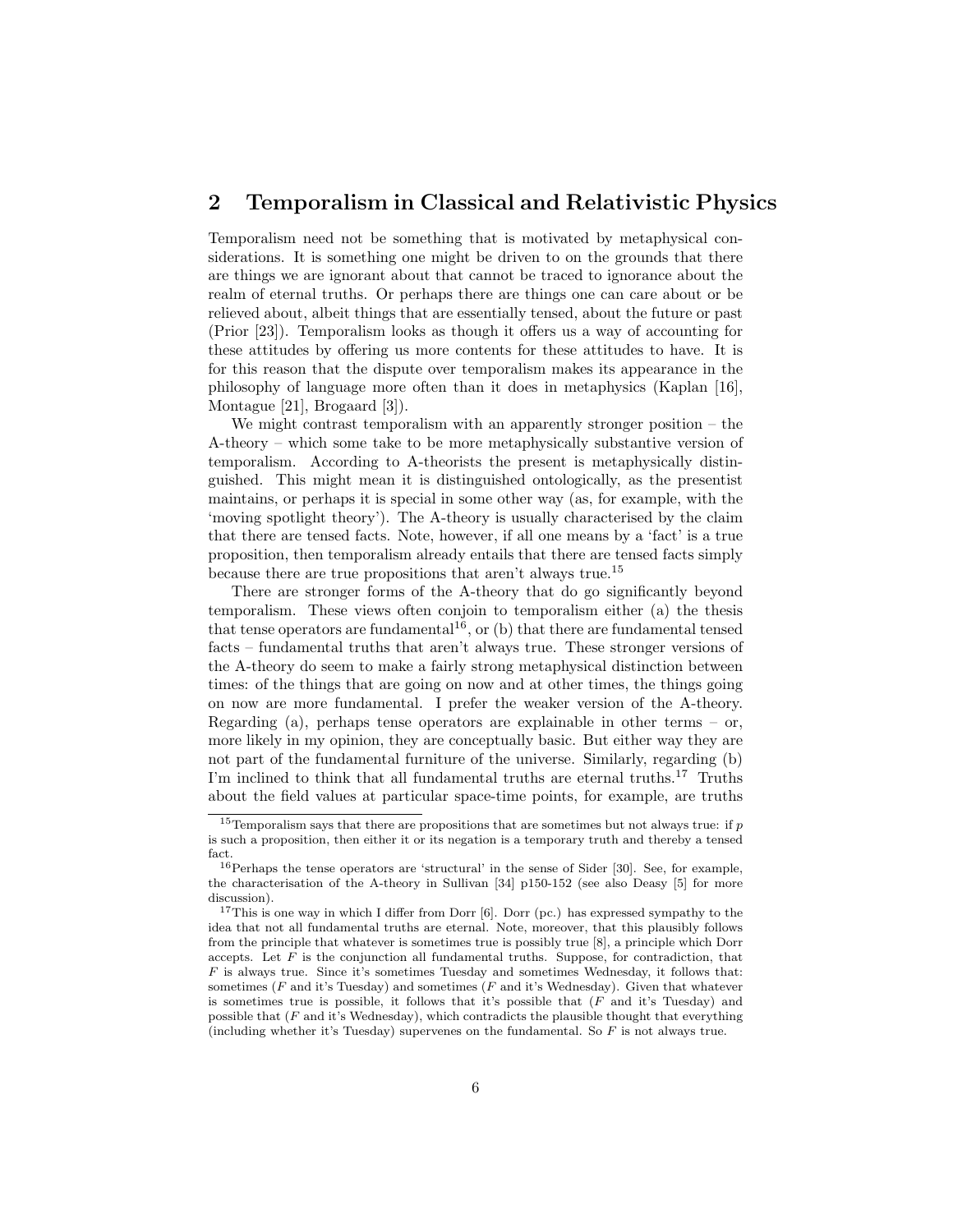that are always true if ever true, whereas truths about who is presently sitting, and other non-fundamental truths, can change. According to this moderate version of the A-theory there is nothing distinctive about any particular slice of space-time, at least from the perspective of the fundamental facts. <sup>18</sup>

It is often argued that the A-theory has a special problem accommodating relativistic physics. One might have thought that by adopting a less metaphysically substantive version – temporalism – the issues in this vicinity are lessened. In my view it matters very little whether we adopt the stronger thesis about the fundamentality of tense or not: the idea that no time is distinguished from the others by a fundamental property is consistent with the idea that the present time is still distinguished in a non-fundamental way. Indeed the problem from space-time physics does not turn on the difference between the two ways the present could be distinguished: temporalism is therefore in just as much trouble as the stronger A-theory is.

The problem from space-time physics, in rough outline, is that it seems as though temporalism singles out one hypersurface as distinguished (in either a fundamental or non-fundamental way) which makes for trouble when combined with certain facts about the structure of these hypersurfaces that we get from physics (see, for example, Sider [29] Ch2§4.]) The common way to run this problem is to note that if you're a temporalist there's a special time that is accurate:

#### ACCURACY: A time  $t$  is accurate iff, for any  $P$ ,  $P$  if and only if at  $t$ ,  $P$ .

Given some natural assumptions one can prove that no more than one time can be accurate.<sup>19</sup> Now of course, it may turn out that according to some versions of temporalism being accurate isn't as metaphysically weighty as it would be according to a stronger version of the A-theory. However, as I already mentioned, the problems do not turn on any kind of judgment about the metaphysical weightiness of accuracy.

That said, there is a more serious problem with the above formulation of the objection, even at this embryonic stage. It is absolutely essential, in what

<sup>18</sup>There is a putative puzzle for moderate temporalism that for reasons of space I can only touch on briefly here. It is extremely natural to think that facts about who is presently sitting supervene on fundamental facts, like the values of fields at particular space-time points. However given what we have just said, the former kind of facts change, whereas the latter do not. The way out, I think, is not to relinquish the supervenience principle, but to allow the supervenience facts to change: whether I am sitting presently supervenes on the field values at a certain region of space-time, but tomorrow will supervene on the field values at a different region of space-time temporally seperated from the original. The resulting view is one in which what's necessary is a temporary matter, and necessary truths can be sometimes false. Indeed, the existence of temporary necessities is a prediction of the standard approach to the logic of modality and tense, developed by people like Kit Fine [10] and David Kaplan [15]. Although Dorr and Goodman [8] have recently drawn attention to this somewhat surprising consequence of the standard view, and have recommended an alternative modal-tense logic, the orthodox view strikes me as the most natural way to be a moderate temporalist of the sort I have described, Dorr and Goodman's arguments notwithstanding.

<sup>&</sup>lt;sup>19</sup>This follows from the assumption that no two distinct times make exactly the same propositions true. This assumption drops out of the view, discussed later, that times are just certain kinds of propositions, for example.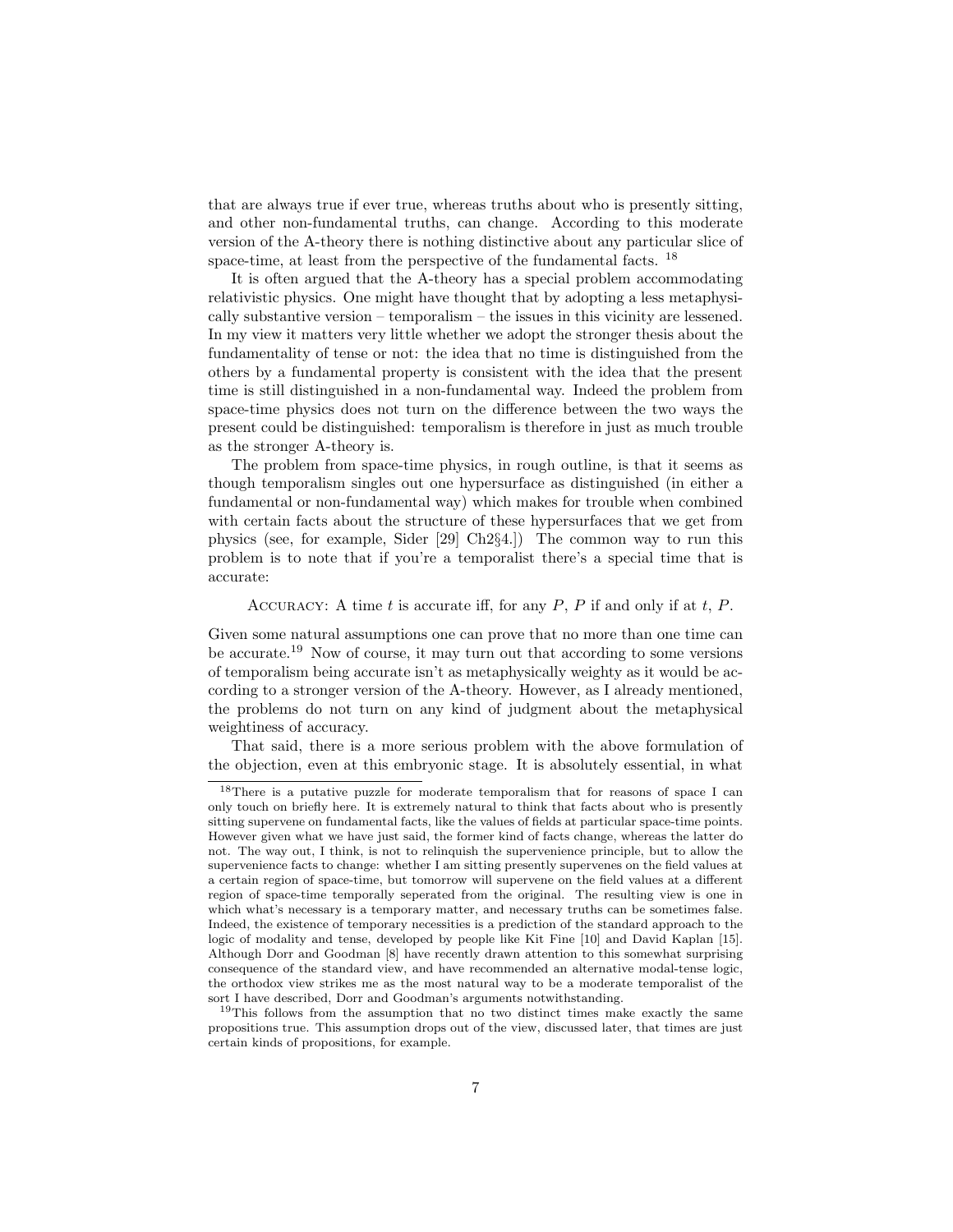follows, that we distinguish two related theoretical entities often referred to as 'times'. One of these is a sort of physical entity which arises out of modern physics: a certain kind of three dimensional region of space-time. The other is a certain kind of theoretical object that is fundamentally defined by its role in relation to the tense operators: for example, part of that role is that always P iff for any time,  $t$ , at  $t$ ,  $P$ . It could turn out that these entities and the physical entities end up being the same thing. However it is always possible to reconstruct talk involving the tense-logical entities in terms of certain kinds of mutually exclusive propositions, and of the present time as the proposition that is presently true (see, e.g., chapter 10 in Prior [25], and Fine  $[10]$ ).<sup>20</sup> I shall reserve the word 'hypersurface' – the higher dimensional analogue of a surface – for the physical entity, and 'time' for the tense-logical entity. The relation between the two is fraught.

Now, although it is built into the definition of a time, as we are using the word, that we can ask whether a proposition is true at it, there is no obvious sense to be made of truth 'at a hypersurface'. Of course, one can trick oneself into thinking one has a feel for the notion, but it quickly becomes harder to make sense of when we take into account the abundance of tensed propositions that one would have to think of as true at a hypersurface (discussed in section 3) and is particularly unfamiliar when applied to the kinds of hypersurfaces you find in the relativistic setting.

The following is therefore an attempt to formulate the objection in more detail, without conflating times with hypersurfaces. The problem arises, in its most acute form, when we move from a non-relativistic theory, such as Newtonian physics, to a relativistic one. I shall focus here on special relativity because it exhibits most of the fundamental problems with reconciling temporalism with relativistic theories; similar issues arise in the context of the general theory of relativity.

How, then, do tensed propositions, such as the proposition that Ellen is sitting, relate to the eternal facts about space-time, hypersurfaces, and their properties? To get a clearer handle on this question it will be handy to introduce the notion of a space-time event as it is used by physicists: these are effectively space-time points – things that are both point-like and exist instantaneously. These things are not quite like events in the ordinary sense – ordinary events usually have non-zero duration and extension, whereas space-time events stop occurring the moment they start (they are instantaneous) and don't take place in an extended region of space-time. More strikingly, we can talk of space-time events in the physicists' sense occurring in empty regions of space-time. However despite these superficial differences they seem like a natural generalisation of the ordinary notion of an event – a space-time event is an extremely brief, extremely small event, that can occur even in a region of space-in which nothing seems to be happening. It also seems that we can talk, as I just did, of space-time

 $^{20}\mathrm{F}$ ine defines a time as a proposition that is maximally strong among the sometimes necessary propositions. This definition is sensible only under some assumptions about the interaction of the modal and tense operators (see the comment in footnote 18 relating to Dorr and Goodman's [8].)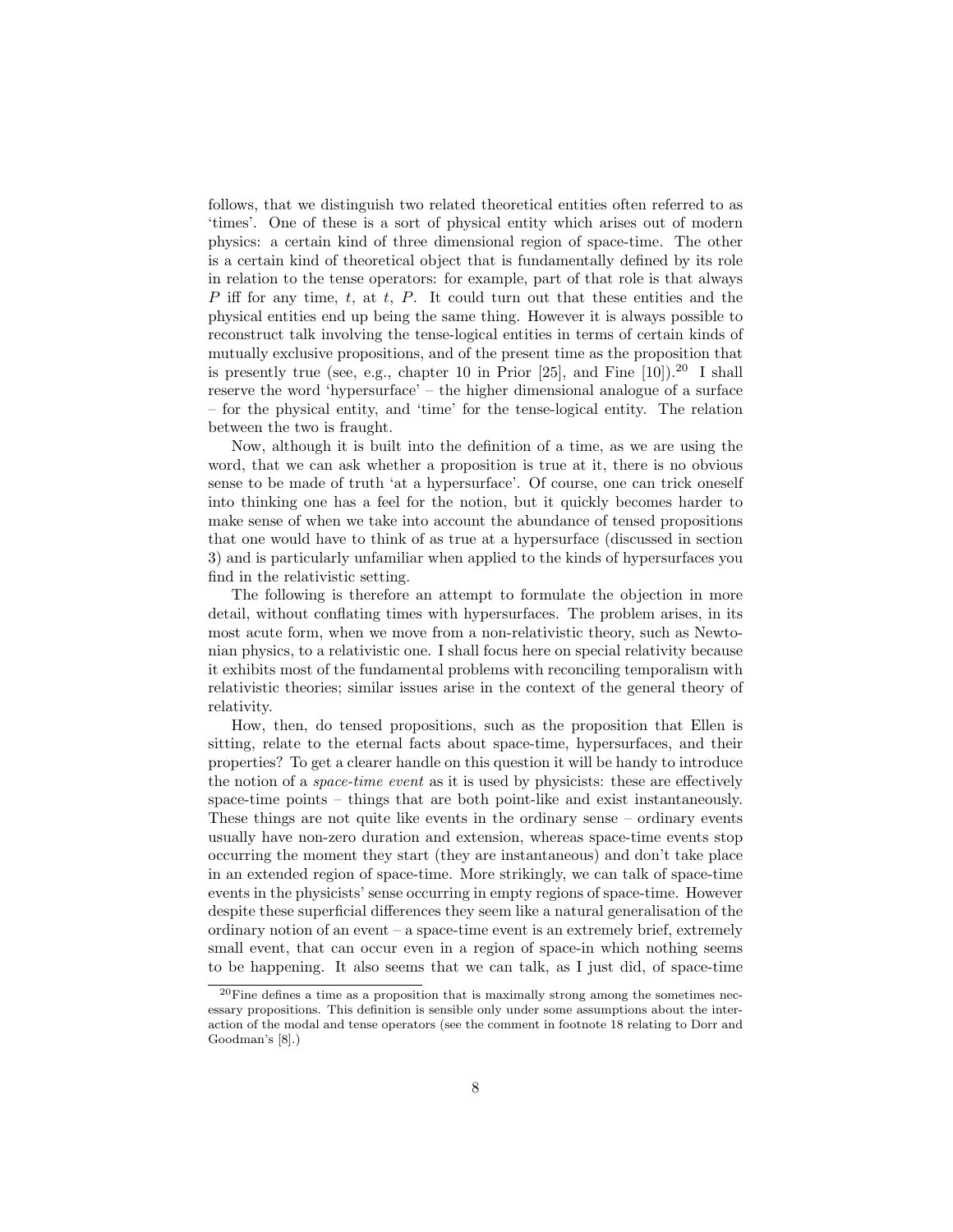events occurring. After all, we can talk of events in the ordinary sense, which can have arbitrarily small duration and extension, occurring: our notion of occurrence for durationless point-like events is, again, just a straightforward generalisation of that notion.<sup>21</sup> Note that insofar as space-time events are very short and small kinds of events in the ordinary sense, which space-time events are occurring is a constantly changing matter. Clearly any space-time event will occur at sometime or other, but unlike ordinary events, cannot occur more than once since they are instantaneous.<sup>22</sup> Letting  $E$  be the proposition that some particular event, e, is occuring this amounts to the following in the tense logical language:

Sometimes E.

For any  $P$  such that sometimes  $P$ , if it's always the case that if  $P$  then  $E$ , then it's always the case that if  $E$  then  $P$ .

The latter claim encodes the idea that e is instantaneous: informally, if e had occurred over more than one occasion we could let  $P$  be the proposition that  $e$ was occurring on a particular one of these occasions. Then it would always be the case that if  $P$  then  $E$ , but sometimes the case that  $E$  and not  $P$ , contradicting the principle in question. $^{23}$ 

From these assumptions we can partition space-time into non-overlapping regions under the (eternal) equivalence relation between events: sometimes both  $e_1$  and  $e_2$  occur.<sup>24</sup> Note furthermore that our partition over space-time has a natural temporal order. It is a theorem of standard tense logic that:

If sometimes  $P$  and sometimes  $Q$  then either sometimes  $[P$  and  $Q]$ , or sometimes  $[P$  and it was the case that  $Q$  or sometimes  $[Q$  and it was the case that P].

 $21$ We can get a handle on the notion of an unoccupied space-time event occuring by asking ourselves whether the physical event  $e$  would have been occurring, had that space-time event been occupied by e.

 $^{22}$ One might think that I am here running together duration (a tense logical notion) and spatiotemporal extension (a physical notion) in exactly the way I cautioned against above. However I am making this judgment on the empirical basis that the duration of an ordinary event and its spatiotemporal extension are always proportional to one another; similar parallels can thus be drawn in the limiting case of space-time events.

 $23$ Although the idea that space-time events occur at most once seems extremely natural, it's important to note that there are temporalist views that deny this and maintain that space-time events can occur for extended durations. One version of the Prior-Goldblatt view can be understood in this way (see Prior [24] p203 and Golblatt [12]: an event occurs for as long as it is space-like seperated from us. (Although one could describe another version of the Prior-Goldblatt view in which must predicates, like 'occurs', are context sensitive.)

 $^{24}$ This relation is obviously reflexive and symmetric (reflexivity requires that every event occurs sometimes). To show that it's transitive suppose that sometimes  $e_1$  and  $e_2$  occur, and that sometimes  $e_2$  and  $e_3$  occur. Since it's always the case that if  $e_1$  and  $e_2$  occur  $e_1$ occurs, it follows by the second principle that, always, if  $e_1$  occurs, both  $e_1$  and  $e_2$  occur. By symmetrical reasoning it's always the case that if  $e_2$  occurs, both  $e_2$  and  $e_3$  occur. Putting these together we know that always if  $e_1$  occurs,  $e_3$  occurs, and since  $e_1$  sometimes occurs both  $e_1$  and  $e_3$  sometimes occur. The equivalence relation is moreover eternal provided we assume that 'always' satisfies the characteristic principle of S5.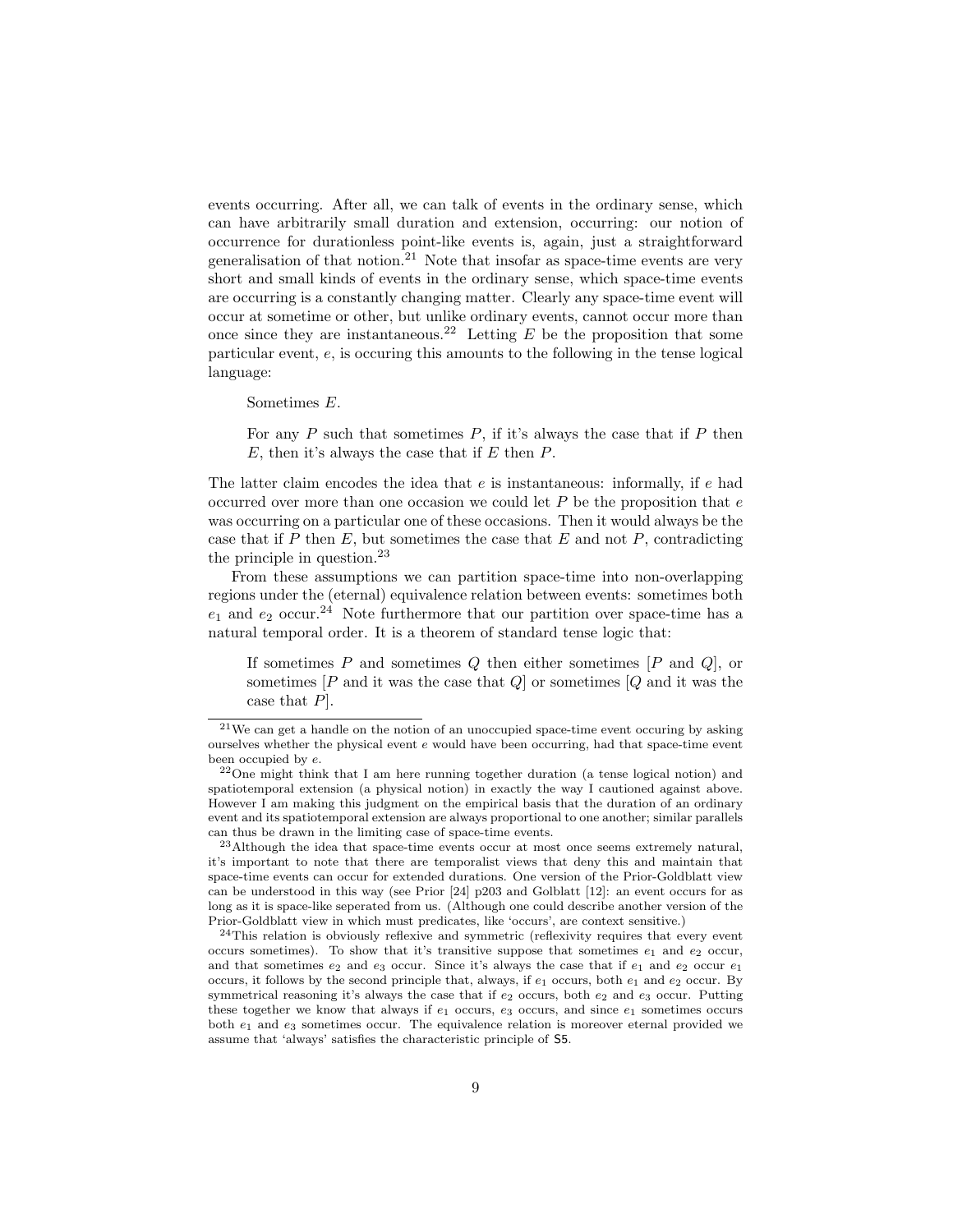We can say that an equivalence class comes before another if there is an event in each,  $e_1$  and  $e_2$ , such that sometimes  $[e_2$  occurs while it was the case that  $e_1$  occurred]. Assuming the above principle this linearly orders our partition of space-time.<sup>25</sup> Using tense logic alone, and the notion of occurrence for spacetime events we can tell a considerable amount about the temporal structure of our space-time manifold.

Note that these observations appear to give one region of space-time in particular a privileged status: the fusion of all events that are occurring. What shape is this distinguished region? If one is assuming a classical Newtonian picture, for example, there's a unique way of carving up space-time into a socalled 'foliation' of three-dimensional hypersurfaces, with events located within the same hypersurface to be thought of as occurring simultaneously. It's natural to think that in a Newtonian universe the partition of space-time alluded to earlier will be a foliation, and that the distinguished region will be a single three dimensional hypersurface from this foliation. Indeed, one can prove this from some empirical observations about the connection between event-occurrence and space-time structure in a Newtonian universe:  $26$ 

Always, if  $e_1$  is occurring then:  $e_2$  is occurring iff  $e_2$  lies on the same surface of simultaneity as  $e_1$ .

The notion of simultaneity here is an eternal relation between space-time events that falls directly out of the geometry of classical space-time and is not a tenselogical notion.

It is tempting to find the fact that a unique simultaneity slice is privileged somewhat surprising since the fundamental facts, according to the Newtonian picture, do not single out any particular hypersurface as special, and it is unclear how a non-fundamental distinction between hypersurfaces could emerge in this story either. One picture, which would need some more fleshing out, would be that the question of which hypersurface is the special occurrent hypersurface is one whose answer supervenes on the fundamental facts. But since the occurrent hypersurface changes – whichever hypersurface is occurring now won't be tomorrow, for example – the supervenience must be a temporary one, singling out different hypersurfaces as time progresses.<sup>27</sup>

In special relativity the matter is complicated further, for in that case not only does the fundamental geometry fail to single out a special hypersurface, but

 $^{25}$ Of course it is consistent with what I said that this partition (which by permanentism exists eternally) is always linearly ordered by this relation, but that the specific way in which the partition is linearly ordered changes over time. If we also assume the S5 principle for 'always', a completely standard assumption, we can argue that this ordering will never change: if sometimes  $e_1$  occurs while it was the case that  $e_2$  occurred then it's always the case that sometimes  $e_1$  occurs while it was the case that  $e_2$  occurred.

 $^{26}$ Note: since we do not in fact live in a Newtonian universe, we do not make these sorts of empirical observations. They only seem to be approximately true when low relative velocities are involved.

<sup>27</sup>Of course, this view posits the existence of temporary necessities, and so is not entirely uncontroversial. For more discussion see the treatment in Dorr and Goodman [8] mentioned also in footnote 18.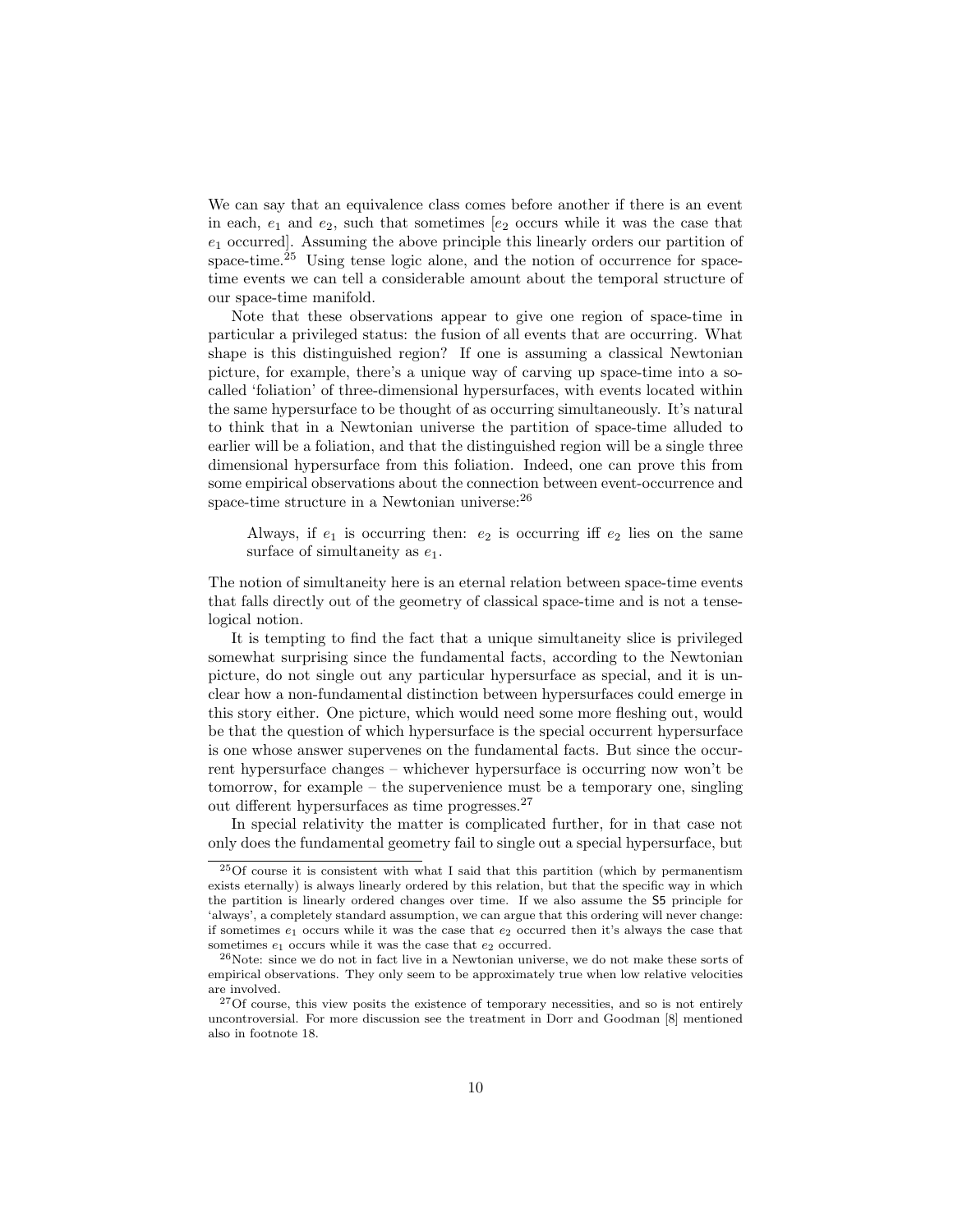it doesn't even give us a unique way of foliating space-time. This turns on the fact that in special relativity the fundamental geometry of space-time doesn't give us any way to make sense of the temporal separation between the occurrence of two events – the notion of the amount of time elapsed between one event and another isn't something one can straightforwardly read off the geometry of space-time (compare this with the Newtonian case). The geometrical facts don't even tell us whether the temporal separation between two events is 0, i.e., whether the events are simultaneous with one another. The geometry only tells us what the spatio-temporal separation between two events is.

But surely, one might reason, ordinary talk of events spatially separated from us occurring still makes sense even if it is not something that falls directly out of the fundamental geometry of space-time. There are, after all, many ordinary concepts that cannot simply be reduced to the geometrical properties of space-time – why should occurring be any different? Perhaps, then, we can still talk about the totality of events that are occurring right now, even if only in a non-fundamental way.

There are actually lots of ways one could attempt to reconcile these kinds of tensed concepts with special relativity.<sup>28</sup> Let me briefly describe the simplest, and the one that most people have in mind when they talk about the A-theory in the context of special relativity. Recall that if we assume a standard tense logic one can divide space-time into a linearly ordered partition of non-overlapping regions. Natural partitions of this sort fall out of the geometry of space-time as well in the form of certain kinds of hypersurfaces, called planes of simultaneity. These things have two notable properties, either of which define them: (i) they are 'geodesically generated' surfaces – three dimensional surfaces that consist of all the straight-lines passing orthogonally through some time-like vector and (ii) they are orthogonal to some timelike Killing field.<sup>29</sup> A Killing field is an assignment of vectors to space-time points with the property that any two entities with trajectories 'following' the vectors will always be the same space-time distance apart from each other. Each one of these surfaces can be given the flat Euclidean geometry we're familiar with from non-relativistic physics. Foliations are simply partitions of space-time into these kinds of hypersurfaces.

Could the partition of space-time generated by the tensed logical equivalence relation describe above be one of these foliations? Imagine an inertially moving

 $28$ See for example Zimmerman [36], Müller [22], Prior [24], Goldblatt [12], Skow [32].

<sup>29</sup>Both of these definitions of a plane of simultaneity are chosen so that they generalise straightforwardly to the setting of general relativity. However although these two definitions are equivalent in a flat Minkowski space-time, when we move to the context of general relativity they can come apart (one can find manifolds that do not admit a timelike Killing field, and not every time-like Killing field is orthogonal to a spacelike hypersurface). Note that in the context of general relativity people often invoke the notion of a Cauchy surface: a space-like surface that intersects every time-like or null curve exactly once. However Cauchy surfaces don't behave much like planes of simultaneity: even in the context of special relativity, with a flat Minkowski space-time, there are Cauchy surfaces that aren't planes of simultaneity. (It also turns out that there are some deviant space-times – space-times that fail to be 'globally hyperbolic' – that don't have any Cauchy surfaces, although these are much less common and effectively allow for time travel (see, for example, the discussion of Gödel universes in Malament  $[20]$ , Gödel  $[11]$ ).)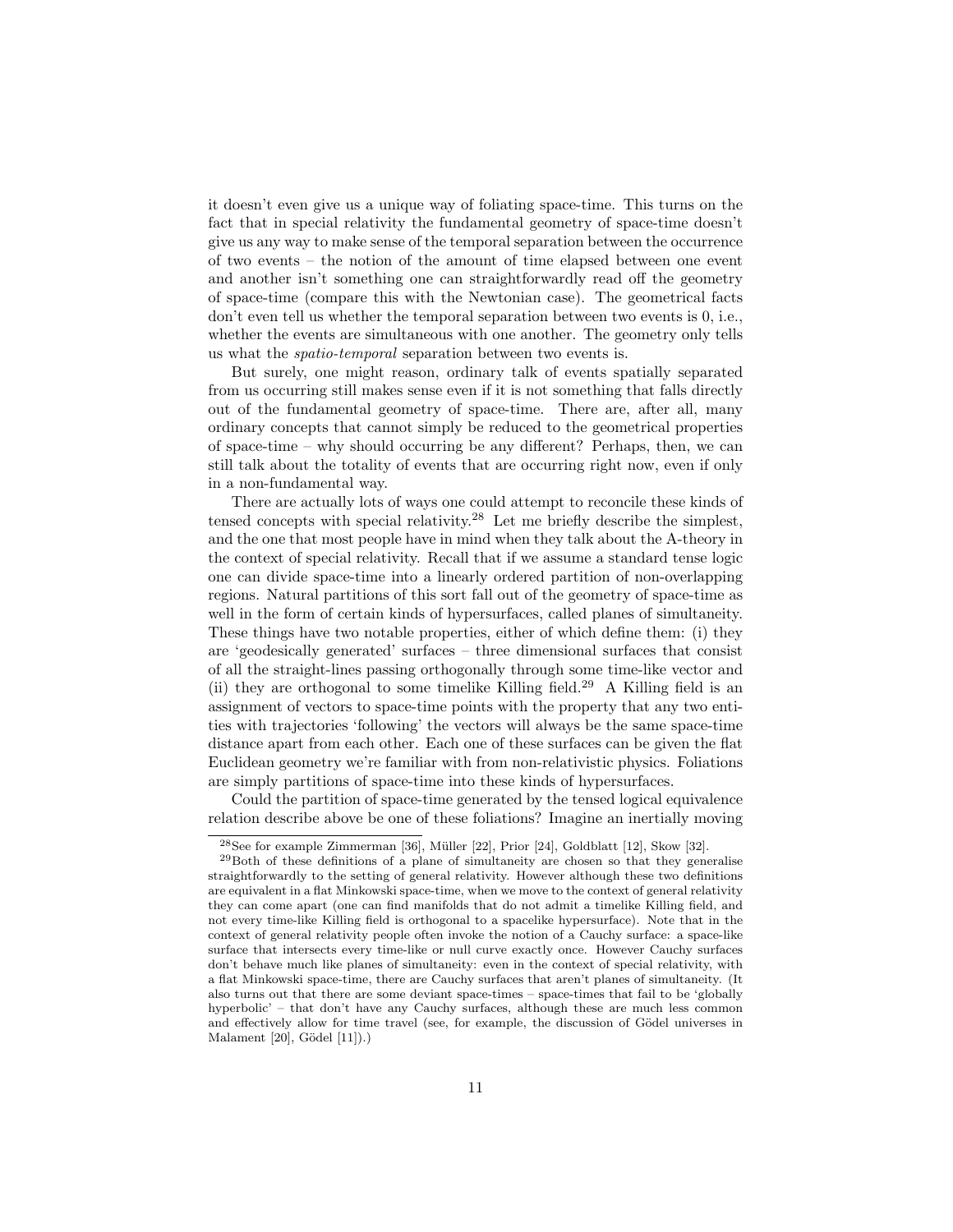measuring device that emits a beam of light which is then reflected back from some distant mirror. The spatio temporal location where the beam first hits the mirror is an event (or near enough),  $e$ . We can tell whether the event  $e$  is occurring in terms of observable (temporal) truths about the measuring device, which is in spatial proximity to us: if for some  $\epsilon$  it was the case  $\epsilon$  seconds ago that the device emitted the beam and will be the case  $\epsilon$  seconds from now that it will recieve the beam then  $e$  is occurring. One can similarly relate the proposition that e will occur and has occured to facts about what will and has happened to the device; if for example, there exist  $\epsilon > \delta$  such that it was the case  $\epsilon$  seconds ago that the device emitted the beam and will be the case, in  $\delta$  seconds, that it will recieve the beam, then e has occurred. Assume that our clocks allow us to accurately measure facts about what has and will happen to the measuring device in  $\epsilon$  seconds, and that the observations made by our measuring device indicate which events are occurring. Then, as a matter of empirical fact, the observations we make with such devices are consistent only with the thesis that the fusion of events occurring right now is a plane of simultaneity, and that the partition generated by the equivalence relation 'sometimes both  $e_1$  is occurring and  $e_2$  is occuring' will be a foliation of space-time into planes of simultaneity.<sup>30</sup>

Although this result might at first seem to vindicate the compatibility of temporalism with relativity, things aren't quite that simple. Firstly, unlike in a classical space-time, the geometry of special relativity permits many distinct ways of partitioning space-time into a foliation of planes of simultaneity. Moreover, it turns out that the process described above for empirically determining which events are simultaneous will deliver one of these alternative foliations if performed by another measuring device that is moving inertially relative to the original. The result is that the foliation of space-time into classes of seemingly simultaneous events picked out by our observations depends essentially on the observers trajectory. Indeed, it turns out that any foliation of space-time could be observed to be 'correct' by some inertially moving observer: so in some sense all of the foliations of space-time are on a metaphysical par. But we also know that there is a unique way of partitioning space-time by a tense-logical relation defined in terms of event occurrence, so there is a unique foliation corresponding to our tensed talk (if this partition corresponds to a foliation at all).

So far we have been focussing only on questions concerning the occurrence of events, and we saw that the events presently occurring determine the hypersurface that is 'present'. However presumably everyday properties, like whether someone is presently sitting, also depend on the local properties of the present hypersurface. It is natural to think, for example, that whether a person's temporal worm – the fusion of space-time points they at sometime occupy – intersects the present hypersurface in a sitting shape determines whether or not they are presently sitting. What goes for sitting presumably goes for many other things that matter to us; whether people are happy or sad, whether they are popular or rich, alive or dead, and so on. The question of which hypersurface is presently

<sup>30</sup>See Malamant [19] §3.1 for more discussion of this procedure (Handlbook of the Philosophy of Physics). Note that this procedure breaks down in the context of general relativity.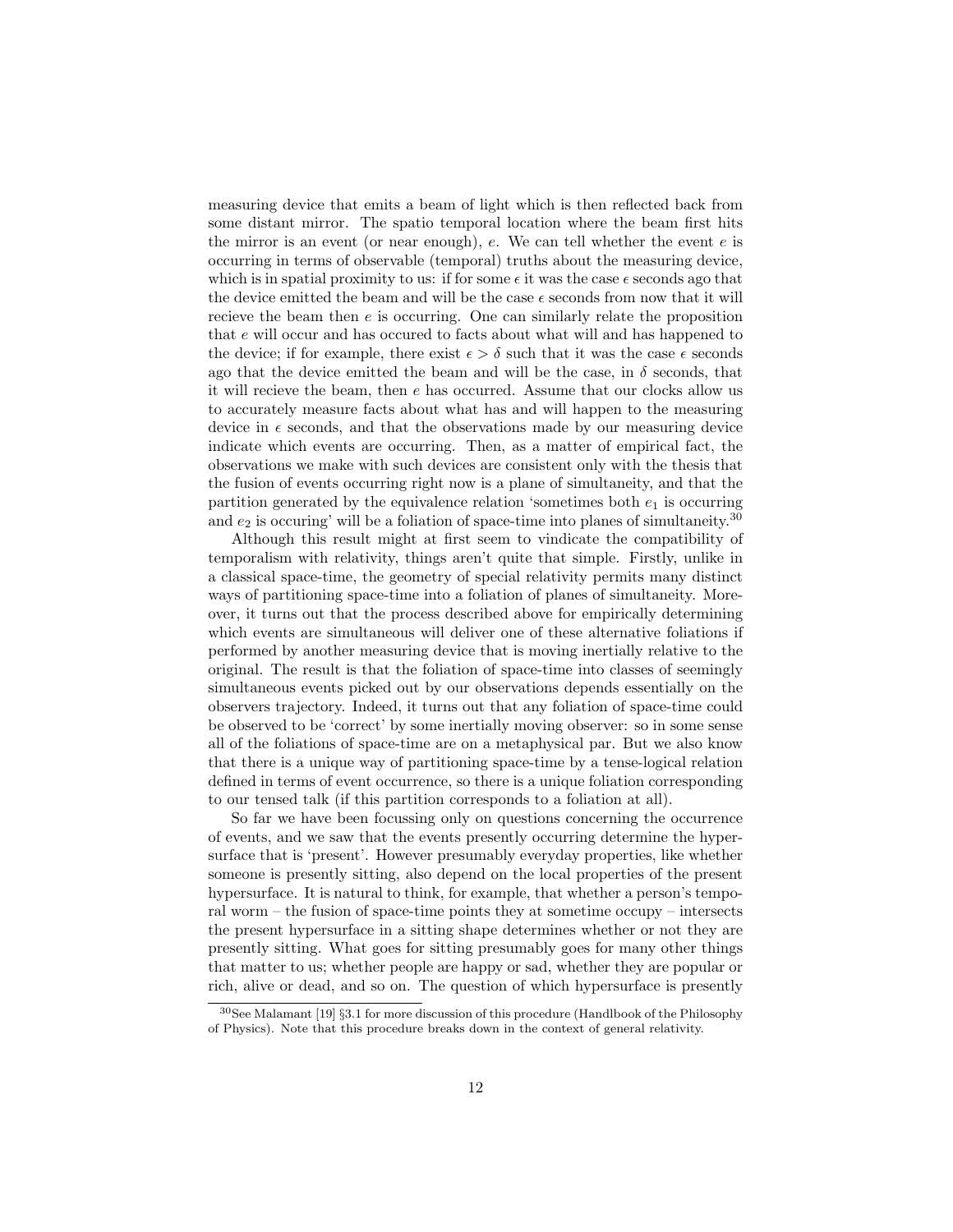occurring is therefore of greater significance than documenting which space-time events are occurring.

Observe also that if there is a special foliation, associated with a special inertial trajectory, it is extremely unlikely that it is a trajectory we are presently on. Remember that we are constantly moving – the earth is rotating, and it is moving around the sun. Even if by chance we at some time did happen to be moving along the special inertial trajectory, it would only be momentary. The chances are, in fact, that the special trajectory, whatever it is, is moving relative to us at quite a speed. If this is so, then even things close to us that appear to be sitting might not, in fact, be sitting!<sup>31</sup> This, I take it, is unacceptable; it would entail widespread error.

There is another version of TEMPORALISM that has become much more popular recently that one might hope to appeal to at this juncture: relativism (see MacFarlane [18] chapter 11, Pinillos [1]). The version of relativism subscribing to the thesis of temporalism must accept all the consequences we have drawn from temporalism so far. However, if I were a relativist I would typically go on to make two further claims. The first is that, by some miraculous coincidence, the preferred foliation is always perpendicular to my trajectory right now (that's right: I, A. Bacon, play a special role in determining how time flows. This conclusion is arrived at just by applying the relativist semantics). The second is that the norms of assertion are different: one doesn't aim to assert truths, one only aims to assert things that are true relative to your own perspective, as determined by your trajectory. The second point is there to try and make the first sound less absurd: although everyone other than me is potentially going about asserting false things, it turns out there's nothing wrong with asserting false things if you're moving relative to me. These maneuvers notwithstanding, it is very hard to take the original assertion as anything less than absurd: even if everyone else can be pardoned for asserting falsehoods, it's the thought that I, in particular, am the only person asserting truths that is so hard to swallow.<sup>32</sup>

Before we move on, it is worth noting why the problem of widespread false belief does not arise in the Newtonian case. It's certainly true that Socrates exists, by permanentism, and that relative to his time he thought that he was alive. But of course, Socrates is not alive. But we cannot infer from this that there are loads of people, like Socrates, who think that they are alive when they aren't. Socrates, for example, doesn't think he is alive, he thought (correctly) that he was alive. Socrates isn't a person or a thinker – these are tensed notions

<sup>31</sup>Note that in the setting of special relativity there's a fairly natural measure we can put on the class of possible foliations of space-time into planes of simultaneity (one that derives from the geometry of the space-time, and is independent of the choice of coordinate system). Given an point  $p$ , and any finite spatially separated time-like trajectory  $t$  that does not intersect the lightcone through  $p$  (representing, e.g., the period of my sitting) the measure of foliations that have a plane of simultaneity that intersects both  $p$  and  $t$  is 0.

 $32$ Relativists will typically point out that I'm not special in an interesting sense, because everyone is special relative to their own perspective. This strikes me as a distraction: in addition to all the relativised properties  $-$  of being an asserter of truths relative to  $p$ , for each perspective  $p$  – there's also the property of being an asserter of truths simpliciter which only I have. See Cappelen and Hawthorne [4] for more discussion of these kinds of worries.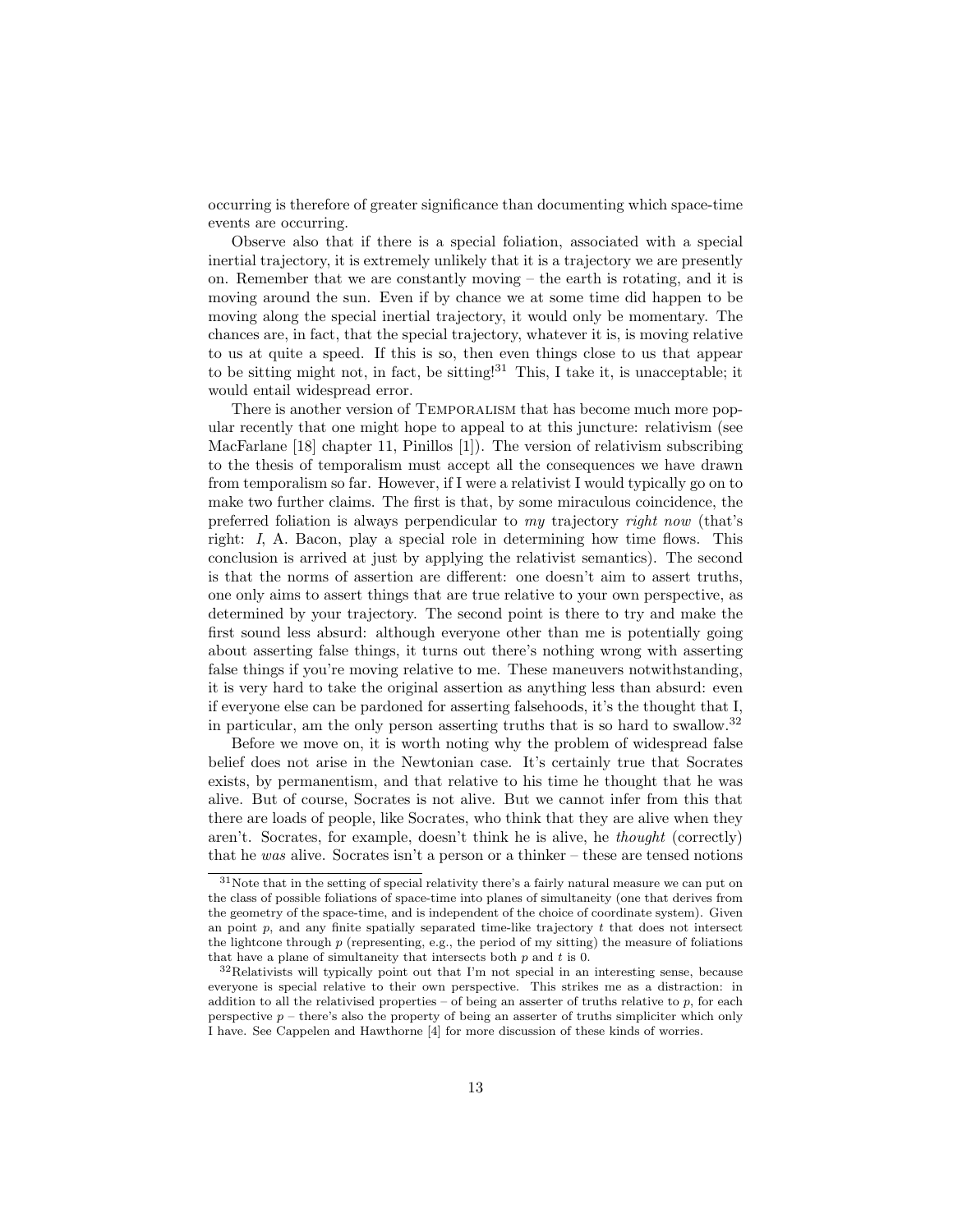– he was a person and was a thinker. Things existing entirely before or after the present hypersurface simple aren't the kinds of things that can have thoughts (they are just things that used to have thoughts, or will have thoughts).

Might the analogous move be made in the relativistic case? This would involve saying that things spatially separated from us and moving relative to us aren't the kinds of things that can have thoughts or beliefs. This is patently absurd: most people are moving relative to me, yet it clearly doesn't follow that only a handful of people have thoughts or beliefs. It seems clear that this type of response does not extend to solve our problems with relativity.

## 3 Timeshifted Properties in Classical Physics

In the last section I gave an argument that temporalism appears to do two things: (i) single out as special a preferred foliation of space-time (under the equivalence relation: sometimes  $e_1$  and  $e_2$  occur) and (ii) single out a preferred hypersurface from that foliation as the hypersurface corresponding to the present time (the fusion of the events that are presently occurring). In the next sections I shall argue that both of these results are slightly misleading: I will attempt to flesh out the temporalist picture in way that makes it clear that the tensed facts puts each foliation and hypersurface on a par with one another. I'll start, in this section, with the simpler of the two points: that the tensed facts, in a clear and natural sense, do not really single out a hypersurface as special. This point holds even in the non-relativistic case so it makes sense to see what happens to our argument in this context. Indeed, it is more straightforward, pedagogically, to start with that case before moving on to the more complicated issue of foliations in the relativistic setting.

The key concept here will that of a time-shifted property. Let me start with some examples. The property of sitting is a temporal property – Ellen, for example, might have it sometimes but not always. Perhaps she was sitting five minutes ago, but not now. However, although she does not have the property of sitting, she does have another temporal property, which we'd express with the predicate 'was sitting five minutes ago'. This is also a property she has sometimes but not always: she has it now, but she won't in five minutes. The length and order in which one switches between having this property and not having it is exactly parallel to that of the property of sitting, but for the difference of a five minute delay.<sup>33</sup>

Let us provisionally adopt the notation '−5-sitting' to denote the latter property and '0-sitting' to denote the former. It is clear how to generalise this; we can talk about people x-yawning, x-talking, x-jumping, and so on, for any positive or negative number  $x$ , and this just means the person was or will be yawning, talking, et cetera in  $x$  minutes time (I am counting in minutes, but

<sup>33</sup>Formally one needs a slightly richer tense logical framework to define these properties – one needs metric tense operators in addition to the ordinary Priorian operators – but it is clear which properties I'm talking about, whether we understand them in terms of special tense operators or not.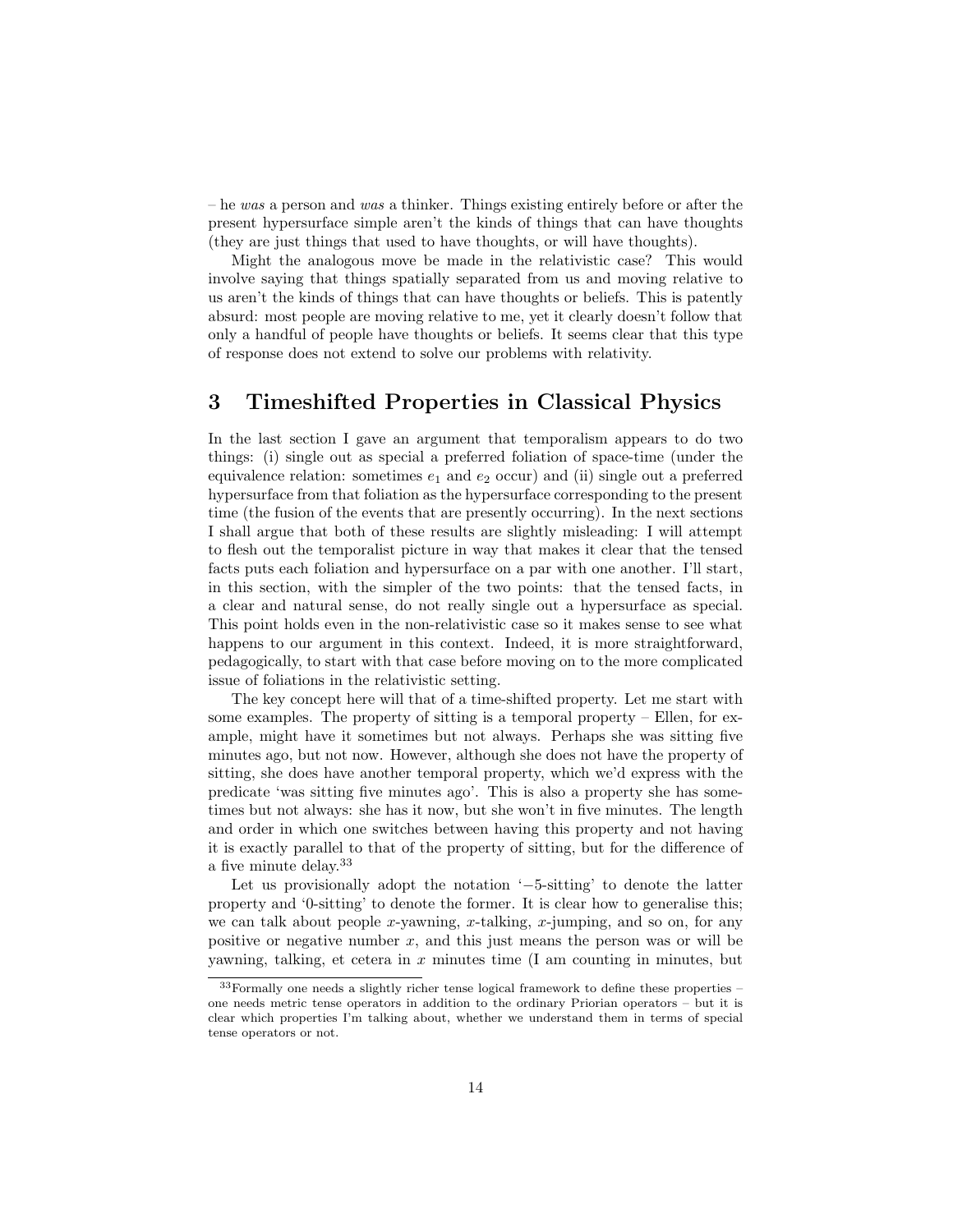nothing important will turn on this).

It is important not to confuse time-shifted properties with time-indexed properties. A time indexed-property is a property like the property of sitting at 5:00pm GMT on February the 22nd, 2015. Time-indexed properties are eternal – if you ever have the property of sitting at that particular date and time you always have it. Time-shifted properties, on the other hand, are temporary – Ellen has −5-sitting now, but won't in a few minutes.

The second thing to note is that I express the property of 0-sitting in English with the expression 'is sitting'. However to express the property of  $-5$ -sitting in English I have to use a more complicated construction. One might take this observation to be indicative of a more fundamental asymmetry between the two properties. Perhaps it suggests that the property of 0-sitting is somehow more basic than that of −5-sitting – that one gets the latter property from the former by some tense-logical operation, but not vice versa. This could of course be true, but if it is, it is not entailed by the thesis Temporalism that I am exploring or any of the other principles discussed in section 1. One could, for example, adopt the alternative hypothesis that −5-sitting is more basic, and that one only obtains the property of 0-sitting from it by applying some tenselogical operator. Or one could adopt the hypothesis that all of these temporal properties are on a par with one another, and that tense-logical operations are simply ways of converting between these different properties.<sup>34</sup>

Let us explore this last thought some more. It is obvious that our present notation subtly steers us toward the asymmetric interpretation, according to which the property of 0-sitting is more fundamental. However the only reason we indexed this property with the number 0 was because it happened to be expressed by the simple expression 'is sitting' and not the more complicated ones needed to express the other properties; we could just as well have centered our numbering system around the property of −5-sitting instead: all the relavent structural features would remain intact. An even better strategy would be not to use real numbers at all, but to label the properties by a set of abstract indices  $\mathcal I$ that have some of properties of the real numbers, but not all. Most importantly it should have the metric structure of the reals, the directional structure, but not the necessarily the additive and multiplicative structure that allows us to distinguish 0 from other numbers.

We can represent this structure by a function  $d : \mathcal{I} \times \mathcal{I} \to \mathbb{R}$ , which induces

 $\rm ^{34}I$  have not here taken sides on what it means for a class of properties to be metaphysically 'more special' than another class. One might think that this notion ought to be spelt out in terms of the easiness by which we can refer to that property, in accordance with Lewis's claim that the natural properties are reference magnets (see Dorr and Hawthorne [9] for some discussion of this role). This might be taken to indicate that 0-sitting is more natural than −5-sitting. Note, however, that being easy to refer to does not always correspond with the pretheoretic idea of fundamentality: an alien species physiologically very different from us might take a minute to process all of their sensories experiences, so that there is a constant lag between events in the the world and their experience of them. Such a species might find that simple easily expressed predicates for the properties of −1-sitting particularly convenient and easy to use, and may even adopt more complex constructions for expressing the property of 0-sitting.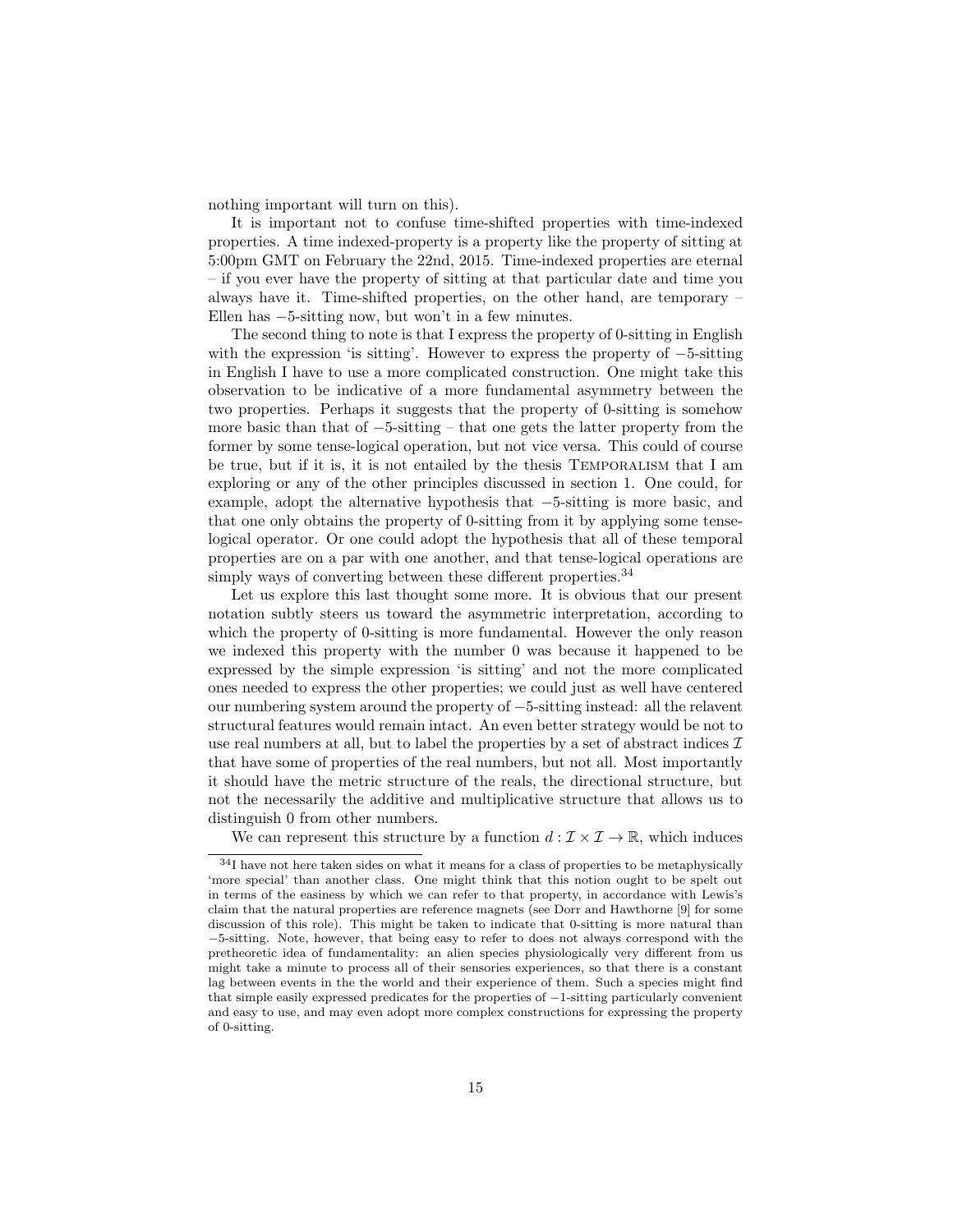an ordering over the indices been given by:  $\alpha \leq \beta$  iff  $d(\alpha, \beta) \geq 0$ . The structure we want can be given as follows:

$$
d(\alpha, \beta) = 0 \text{ iff } \alpha = \beta.
$$
  
\n
$$
d(\alpha, \beta) = -d(\beta, \alpha).
$$
  
\n
$$
d(\alpha, \gamma) = d(\alpha, \beta) + d(\beta, \gamma) \text{ for every } \beta
$$

 $d(\alpha, \cdot)$  is surjective for each  $\alpha$ . (For any  $\alpha \in \mathcal{I}$  and  $x \in \mathbb{R}$  there's a  $\beta \in \mathcal{I}$ such that  $d(\alpha, \beta) = x$ .)

Our abstract indices are a bit like the reals,  $\mathbb{R}$ , in some respects, but we have thrown some information away, such as the location of the origin. (Note that the particular structure we are looking at above are specific to the non-relativistic setting, in which the temporal aspects of space-time is structured like the reals; we will later consider modifying some of these constraints.) For any index  $\alpha$ , and real number x, there is a unique index which we shall write  $\alpha + x$  which has the property that  $d(\alpha, \alpha + x) = x^{35}$ 

On the view we are exploring, time-shifted properties are all on a metaphysical par. In order to reflect this idea perspicuously in our notation, talk of the properties of 0-sitting and −5-sitting will now be replaced with the property of  $\alpha$ -sitting and  $\beta$ -sitting for a suitable choice of  $\alpha$  and  $\beta$  in  $\mathcal{I}$ . There are lots of different ways of assigning indices to replace 0 and -5 that would be equally acceptable – the only constraint is that  $d(\alpha, \beta) = -5$ . Finally, for each real number, x, we can introduce the timeshifting operation on properties. Let P be the set of all properties, understood as functions from times (or world time pairs) to functions from individuals to truth values. We write  $[x]_P$  to denote the the timeshift function of  $x$  minutes: the function that maps  $P$  onto itself which, for example, maps the property of  $\alpha$ -sitting to the property of  $\alpha + x$ -sitting.

It is important to emphasize at this juncture that the abstract indices themselves are no more than formal devices for labelling classes of related properties; they serve merely as a notational convenience, and the class of properties picked out by a given index are not 'about' that index in any interesting sense. The property we express in English with the word 'spherical', for example, is surely a paradigm example of a qualitative property, even though it's picked out in our notation using an expression that looks like it contains something occupying the place of a singular term (it does not really: we should think of ' $\alpha$ ' as merely a typographical marking, like a prime symbol or subscript).<sup>36</sup> One might argue that unlike the property of being spherical, the property of being spherical five minutes ago isn't qualitive since it appears to be about the number five, or a

<sup>&</sup>lt;sup>35</sup>This index is unique: if  $d(\alpha, \beta) = d(\alpha, \gamma) = x$  then  $d(\beta, \gamma) = d(\beta, \alpha) + d(\alpha, \gamma) = -x + x = 0$ . So by the first axiom  $\beta = \gamma$ .

 $36$ It should be noted that according to some versions of endurantism, predicates like 'spherical' are context sensitive and covertly about particular times. On this view properties like being spherical are not qualitative either. As Haslanger [13] notes, however, there is no incompatibility between endurantism and the view that being spherical is intrinsic and qualitative once temporalism is assumed.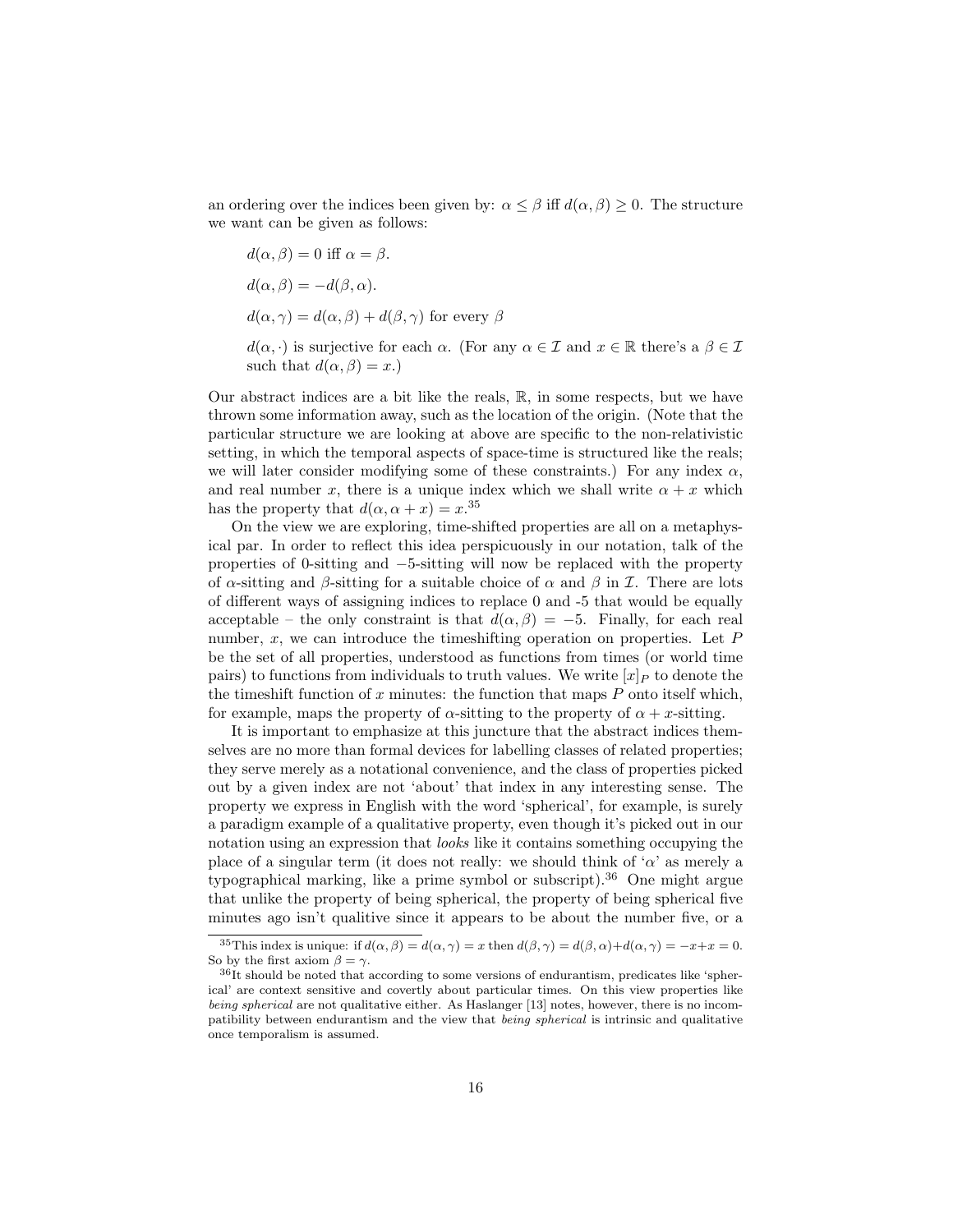particular length of time. However remember that even though the property of being spherical five minutes ago on the present view is expressed by linguistically applying a certain tense operation to the predicate 'is spherical', this doesn't reflect a fundamental asymmetry between the property of being spherical and being spherical five minutes ago: on this picture the latter property is just as qualitative as the former. Thus, I think, we really are describing a version of qualitative temporalism  $-$  the property of being spherical, for instance, is qualitive, and moreover things can have such properties temporarily.

What, then, happens to our argument that there is a uniquely special hypersurface? In the last section we singled this out as the fusion of events which are occuring. Note that the word 'occurs' as I just used it picks out some particular timeshift property:  $\alpha$ -occurring. But as we noted above, there is nothing metaphysically special about the property of  $\alpha$ -occurring. The property of  $\beta$ occurring is no less distinguished, and there is also a unique hypersurface that is presently β-occurring. Which surface is presently β-occurring is constantly changing, just as which surface is currently  $\alpha$ -occurring is constantly changing – however, the surfaces which are  $\alpha$  and  $\beta$  occurring, respectively, are and always will be *different surfaces*. Indeed, assuming that space-time has a classical Newtonian geometry, then for every hypersurface in our (unique) foliation of space-time there is an index  $\beta$  in  $\mathcal I$  such that the fusion of events presently β-occuring just is that hypersurface.  $37$ 

Thus, one might argue, the initial appearance of there being a uniquely special hypersurface is really a byproduct of the fact that we have a linguistic preference for a certain property – the property of  $\alpha$ -occurring, in this case – over other equally natural properties. But why, exactly, do we have a linguistic preference for the property of  $\alpha$ -occurring, and not, say, the property of  $\beta$ occurring? Why is it that we just use the present tense words like 'occurs', 'sitting', 'talking' and so on to pick out the property of  $\alpha$ -occurring,  $\alpha$ -sitting, and so on, but we must use a more complicated past tense construction to pick out the  $\beta$  variants of these properties? A parallel question can be asked about thoughts: why do our simple present tense thoughts result in one believing that Ellen is  $\alpha$ -sitting, and not  $\beta$ -sitting?

The answer, in rough outline, turns on the natural idea that both thinking and semantically expressing are also tensed notions: there's a notion of  $\alpha$ expressing and  $\alpha$ -thinking which the simple present tensed constructions bear to the  $\alpha$  indexed properties, but these constructions also bear the  $\beta$ -expressing and thinking relations to the  $\beta$ -properties. To properly understand this response, however, we need to extend the operation of timeshifting, which we have so far only applied to predicates, to other semantical categories. To state the operation in full generality requires us to adopt a slightly more precise framework, such as the higher order intensional logic logic of Montague or Gallin (see Williamson

<sup>37</sup>Given all this it is, moreover, natural to think that the tense-logical distances between two such hypersurfaces, as determined by our function d, and the geometrical distances, as determined by the geometry of the space-time, should be the same (or proportional depending on how we choose units). In other words, the geometrical distance between the fusion of the α-occuring events and the fusion of the β-occuring events should be proportional to  $d(α, β)$ .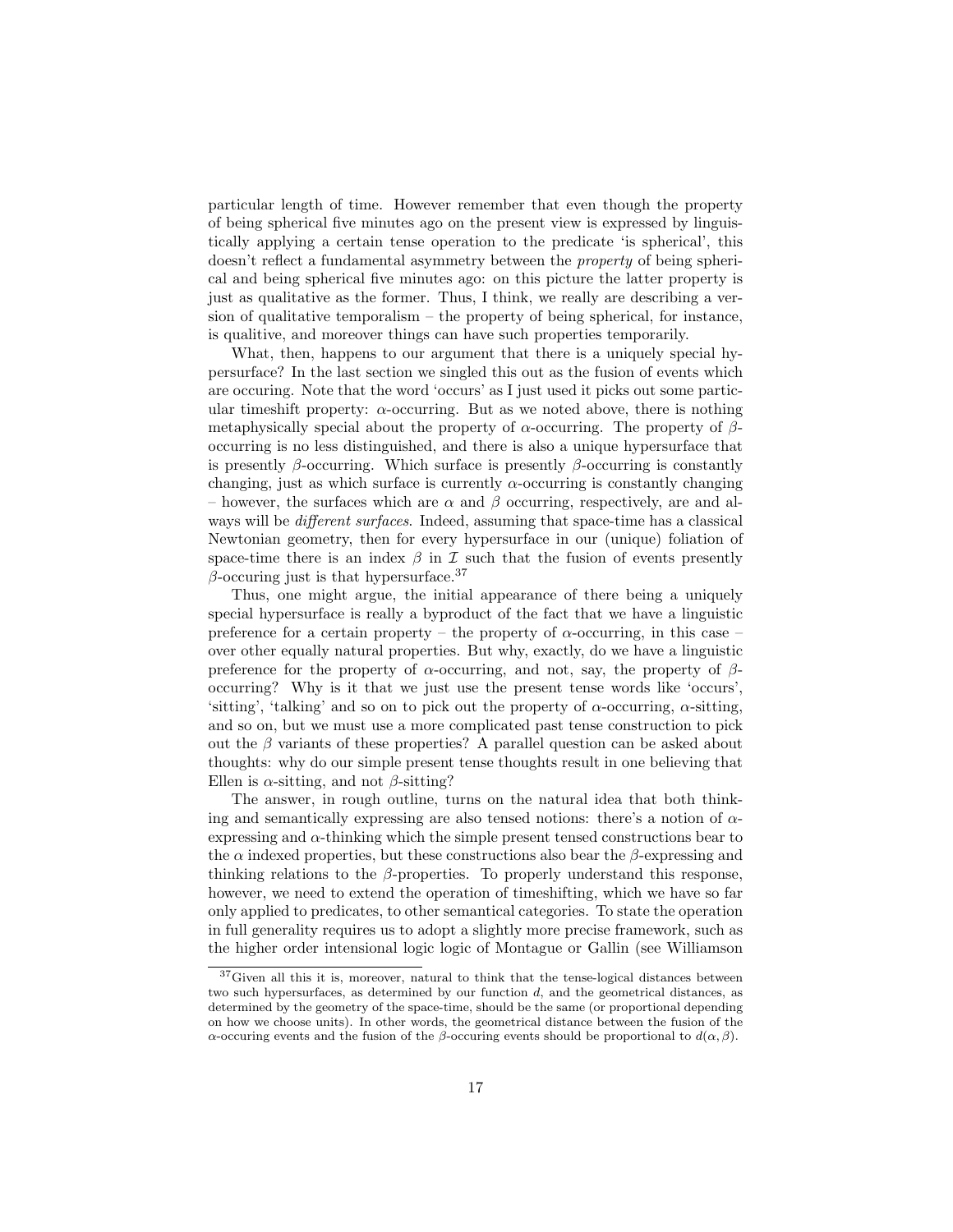[35] section 5.4 and 5.5.) In either system one constructs a system of domains,  $D_{\tau}$ , for each type  $\tau$  out of some basic domains and domain constructors. The three basic domains consist of a set of indices,  $T$ , representing the set of times in our case (but could also be a set of worlds, or world time pairs), a set of individuals I, and the set of truth values,  $\{0, 1\}$ , all assumed to be disjoint from one another. The domain constructors include: the function space constructor  $D_1 \rightarrow D_2$ , the set of functions from  $D_1$  to  $D_2$ , and the *n*-tuple space constructor,  $D_1 \times ... \times D_n$ . Different intensional logics behave in different ways, but any domain in the two systems of Montague and Gallin just mentioned can be obtained by applying, in some order, these two domain constructors to the basic domains.<sup>38</sup> For any domain, D, we can introduce the identity function,  $id_D$ , on that domain in the obvious way. We can then introduce for each domain, D, constructed in this way, and permutation  $\sigma$  of the times, T, the shift  $[\sigma]_D$ , a function from D to D (a member of  $D \to D$ ), as follows:

$$
[\sigma]_I = id_I, [\sigma]_{\{0,1\}} = id_{\{0,1\}}, [\sigma]_T = \sigma.
$$
  

$$
[\sigma]_{D_1 \to D_2}(F) = [\sigma^{-1}]_{D_2} \circ F \circ [\sigma]_{D_1}
$$
  

$$
[\sigma]_{D_1 \times \ldots \times D_n}(F_1, \ldots, F_n) = \langle [\sigma]_{D_1}(F_1), \ldots, [\sigma]_{D_n}(F_n) \rangle
$$

If the indices of our model are times, then the permutations we are particularly interested in are permutations of moving each time back or forth by some fixed amount, which we will simply write  $[x]_\rho$  for real number x. It is straightforward to check that our definition above agrees with our notion of timeshifting for *n*-ary predicates, which are from the domain  $T \to (I^n \to \{0,1\})$ . Singular terms are left fixed by timeshifting operations; I shall accordingly suppress the abstract indices when using singular terms.

Rather than scrutinize this definition in great detail, let us simply look at how this operation behaves on the domain  $(T \to 2) \to (T \to 2)$  of operators. This will allow us to apply it to the operator expression 'sentence S means that ...', or 'Ellen thinks that ...' which are of central concern to us here. Suppose that I  $\alpha$ -believe that Ellen is  $\alpha$  sitting. If  $d(\alpha, \beta) = -5$  then the operator 'I β-believe that' is the result of applying the  $[-5]$ <sub> $(T\rightarrow 2)$ </sub>  $\rightarrow$   $(T\rightarrow 2)$  to the operator 'I  $\alpha$ -believe that', and this just amounts to '5 minutes ago I  $\alpha$ -believed that in 5 minutes time ...'. Thus β-believing is just the complex attitude I bear to a proposition,  $P$ , when five minutes ago I believed that in five minutes time,  $P$ .

(Small digression: Notice that this result arises because in our definition of type-shifting on function spaces we 'conjugate' the function: we compose it on either side with the timeshift operator and its inverse respectively. This definition is not unnatural.<sup>39</sup> In fact, the need for non-sentential tense operations behaving like those defined above arises in natural language. In some languages

<sup>38</sup>Domains constructed this way will result in our generating surplus domains but all the types of interest in either Montague's or Gallin's system will be among the domains of our definitions.

<sup>39</sup>The word 'conjugation' comes from group theory, where this kind of operation is applied all over the place.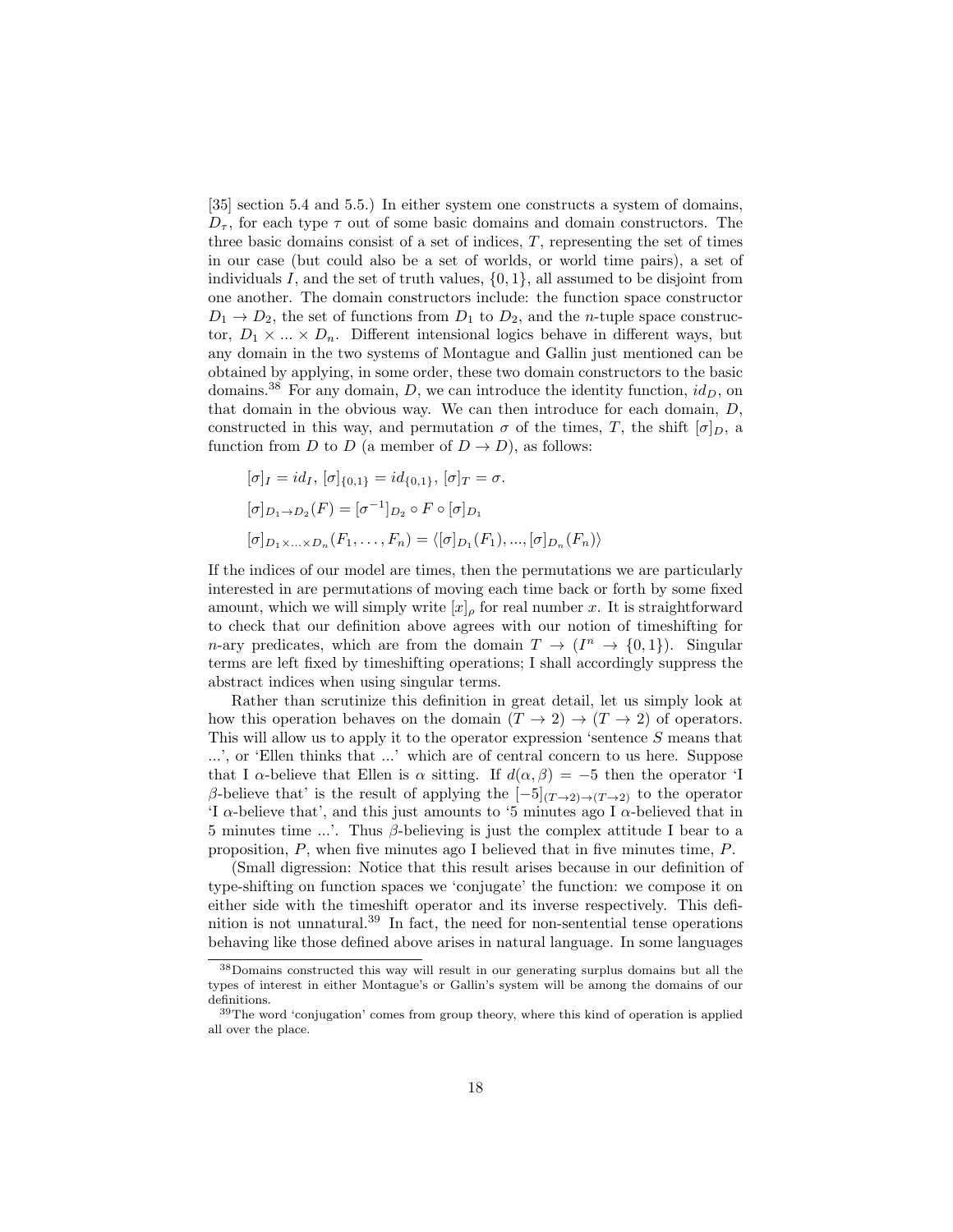the simple Priorian theory of tense is adequate: to talk about the past or future, on the Priorian theory, one simply applies a past or future tense operator to a present tensed sentence. In Chinese, for example, past and future events are expressed entirely by the means of adverbs – there is no verb inflection, or anything resembling tense – and is thus amenable to this Priorian style of theory. In many other languages, including English, however, we talk about the past and future by inflecting verbs, which therefore requires us to be able to apply tense operations to multiple semantical categories. For example, 'Alice said that Bob ran' is true if Bob's alleged running was simultaneous with the time of Alice's speech. Its truth does not require that Bob's alleged running be prior to Alice's speech; although this would be incorrectly predicted by a Priorian analysis which captured the tenses both inside and outside the embedded context ('said' and 'ran') by applying sentential tense operators.<sup>40</sup> On the other hand the sentence 'Alice said that Bob is running' is true only if Bob's alleged running is present.<sup>41</sup> Here the Priorian theory would put a single tense operator up front, to capture the past tense of 'says', and would incorrectly require only that Bob's running coincide with the time of Alice's speech. A benefit of our theory, on the other hand, is that in addition to sentential tense operators, we have other tense operations that can be applied to a wide range of semantical categories. In particular we can apply tense operations to operators themselves (the kinds of things associated with verbs like 'says' and other propositional attitudes); this allows us, for example, to change the tense of an attitude verb without thereby also modifying the tense of the complement clause. The definition of timeshifting involving conjugation is thus consistent with this data in a way that the Priorian theory isn't. For more discussion of these problems see King [17], and Brogaard  $[3].^{42}$ 

Let us look now at the properties of meaning. 'Ellen is sitting' means that Ellen is sitting; or being precise about the indices,  $\alpha$ -means that Ellen is  $\alpha$ sitting.<sup>43</sup> What does this present tense sentence  $\beta$ -mean, assuming still that  $d(\alpha, \beta) = -5$ ? It  $\beta$ -means that P iff 5 minutes ago it  $\alpha$ -meant that in 5 minutes time, P. Now English words are not constantly changing their meanings: in particular, 'Ellen is sitting'  $\alpha$ -meant the same thing five minutes ago that it α-means now. Thus 5-minutes ago 'Ellen is sitting' α-meant that Ellen is αsitting, which is logically equivalent to the claim that in five minutes time, Ellen is β-sitting. So 'Ellen is sitting' β-means that Ellen is β-sitting.

So, in short, it is not entirely true that we linguistically favour the property of  $\alpha$ -sitting over  $\beta$ -sitting: we  $\alpha$ -express the former property with the present

<sup>40</sup>More precisely, it captures the past tense of 'Alice says...' with 'WAS[Alice says ...]' and the past tense of 'Bob runs' with 'WAS[Bob runs]', and thus predicts 'WAS[Alice says WAS[Bob runs]]' as the truth conditions for this sentence.

<sup>41</sup>Presumably Bob's alleged running must also overlap the time of Alice's speech. Note also that the direct speech report 'Alice said 'Bob is running" is true, even if Bob's alleged running is past; it is sometimes possible to get a true reading of a false indirect speech report by reinterpreting it in terms of the corresponding direct one.

 $^{42}$ King uses these kinds of arguments to argue against temporalism.

<sup>&</sup>lt;sup>43</sup>Note that given our definition of timeshifting for individuals,  $α$ -Ellen is the same individual, Ellen, for each  $\alpha$ .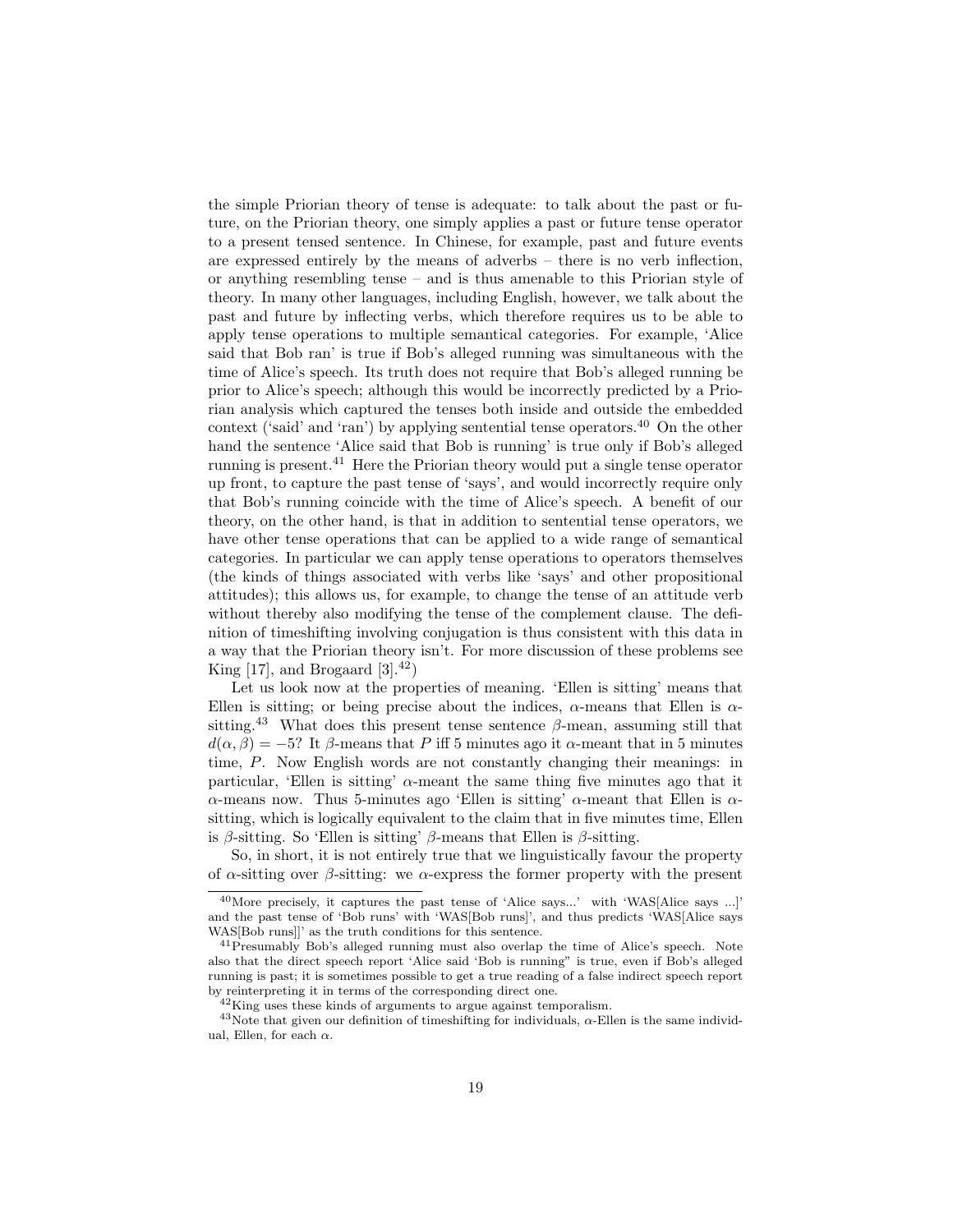tensed word 'sitting', but not the latter, yet we  $\beta$ -express the latter with this word and not the former.

Let us now try to fit all these thoughts together into the wider picture. Let us start with an analogy that will be heuristically valuable. Consider the following version of presentism. The entirety of the universe is contained within a persisting three-dimensional manifold in which all objects have spatial extent only – there is no physical temporal dimension, and nothing is temporally extended. Entities located within the three dimensional manifold are continually changing their properties and their locations and so on. However unlike the standard forms of presentism there are a few important differences. The first is that although the entities are continually changing their properties, no entity ever goes out of existence or comes into existence, although they might stop being located somewhere. The second is that there is something special about one of the spatial dimensions: when an object changes it's location, it always ends up to the right of its earlier locations, although there are no constraints about its location in the other two dimensions. All objects are continuously moving to the right in some path or other, as though there were some force constantly pushing them in that direction. More generally, some of the properties an entity has, for instance geometrical properties like being round, supervene on the eternal properties of certain regions of space. Which region determines these properties changes as time goes on, but the region that determines these properties is continually moving to the right. Lastly, although I spoke of each objects unique 'location', it turns out that there are infinitely many other relations that behave just like location. Some of these relations put each object to the right of where they're located, and others put them to the left, but all of these location relations are changing in unison, each pushing the object through space in the same overall direction. Likewise, each object typically has an abundance of connected properties – properties a bit like sitting, talking, and so on – which are determined by the goings on in certain regions of space, with the region that determines these properties constantly moving. There is finally an interesting connection between the purely spatial separation along the distinguished dimension of an objects location at one time, and then at another: the distance between the objects location now and in  $x$  minutes time will be directly proportional to x (i.e. the component of the objects velocity along the distinguished dimension is constant).

The analogy between our view and this version of presentism, I hope, should be clear. To perfect the analogy we must simply increase the dimensionality of the manifold by one – the temporal dimension is distinguished from the others simply by the special role it plays in physics: things are moving at a constant rate along one of the dimensions as a matter of physical law. The connection this physical dimension has to time proper (as understood in terms of tense operators) is mediated by this physical role. It is also a picture in which there is change. The objects in our system are continually changing their properties, but because there is an abundance of these properties this does not result in any particular region of the space-time being picked out as special.

It is also worth comparing this picture with Williamson's description of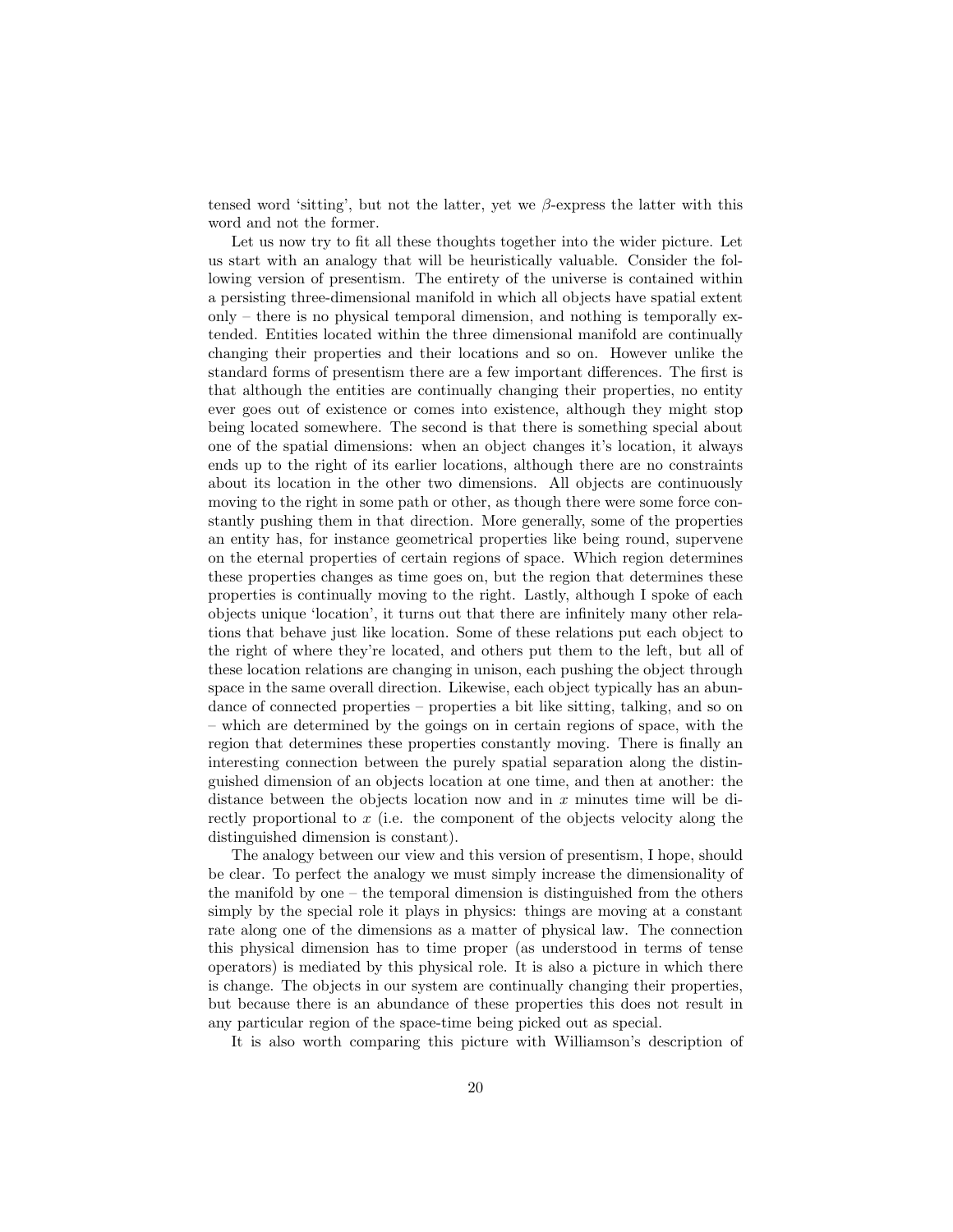the temporalist picture. The way that Williamson talks suggests that objects don't to have many interesting properties unless they are located somewhere (in Williamson's terminology,if they are 'chunky'). For example Williamson (p13-14) writes: 'A temporyist may ask a permanentist: but what is the past or future coin now? 'Similarly, a contingentist may ask a necessitist: but what is the merely possible coin actually? Such questions are in effect a challenge to give more 'concrete' properties of the alleged temporarily or contingently non-concrete thing. However, it is contentious to presuppose that everything non-abstract has such more 'concrete' properties.' But if the word 'chunky' and 'located' express  $\alpha$ -chunkiness and  $\alpha$ -locatedness, rather than the  $\beta$  variants, then this looks like a language dependent distinction at best – one that does not have much metaphysical significance. Why is being β-chunky or β-located not any less of a 'concrete' property (unless one insists, unduly, that we focus on some penumbrally connected notion of  $\alpha$ -concreteness over  $\beta$ -concreteness)?

Let us now attempt to give a toy model of a formalized temporal language. A particularly perspicuous language would be one that had primitive predicates for each of the time shifted properties, thus exhibiting no bias for some timeshifted properties over others. To do this we must require that we have, for each predicate of the less perspicuous language (containing predicates such as 'is sitting') an infinite set of predicates in the perspicuous language, 'is  $\alpha$ sitting' for each  $\alpha$  in  $\mathcal{I}$ . If our language is higher order this process must be repeated for each grammatical category. In principle we should even index the the logical constants, however since these are extensional the indexed variants will all be logically equivalent to one another. Of course, most of the non-logical vocabulary will be redundant on this way of setting things up: the metric tense operators can be used to convert between the different timeshifted predicates, so one could in principle take the vocabulary set corresponding to one of our abstract indices and define the rest from that. However any choice of indexed properties, in this regard, would be just as good as any other.

Let us begin with a first order tense logical language  $L$ , containing unindexed predicates corresponding to ordinary predicates of English like 'is sitting'.<sup>44</sup> In addition to its non-logical predicates,  $L$  contains a pair of unary tense operators  $\triangleright$  and  $\triangleleft$  and for each  $x \in \mathbb{R}$  there is a unary operator  $[x]$ .  $\triangleright$ and  $\triangleleft$  are to be read 'it will be the case that' and 'it was the case that'. From these one can define operators 'it will always be the case that P', written  $\blacktriangleright$  P, as  $\neg \triangleright \neg P$ ; 'it was always the case that P', written  $\blacktriangleleft$ , can be defined analogously.  $[x]P$  on the other hand is to be read as 'in x minutes time P'. When x is negative  $[x]P$  clearly implies  $\triangleleft P$ , and when positive  $\triangleright P$ . A model of L consists of (i) a set of linearly ordered times, T, with the metric structure of  $\mathbb{R}$ , which in the intended model will be identified with a set of hypersurfaces, (ii) a domain D, and (iii) a binary function  $\llbracket \cdot \rrbracket$  that assigns to each time  $t \in T$ , and n-ary predicate P in L a subset of  $D^n$ , written  $||P||_t$  and a unary function  $\llbracket \cdot \rrbracket$  that assigns to each constant c an element of D, written  $\llbracket c \rrbracket$ . For each time

<sup>44</sup>All of the following ideas extend to higher order intensional languages; I focus on the first order case to keep the number of moving parts to a minimum.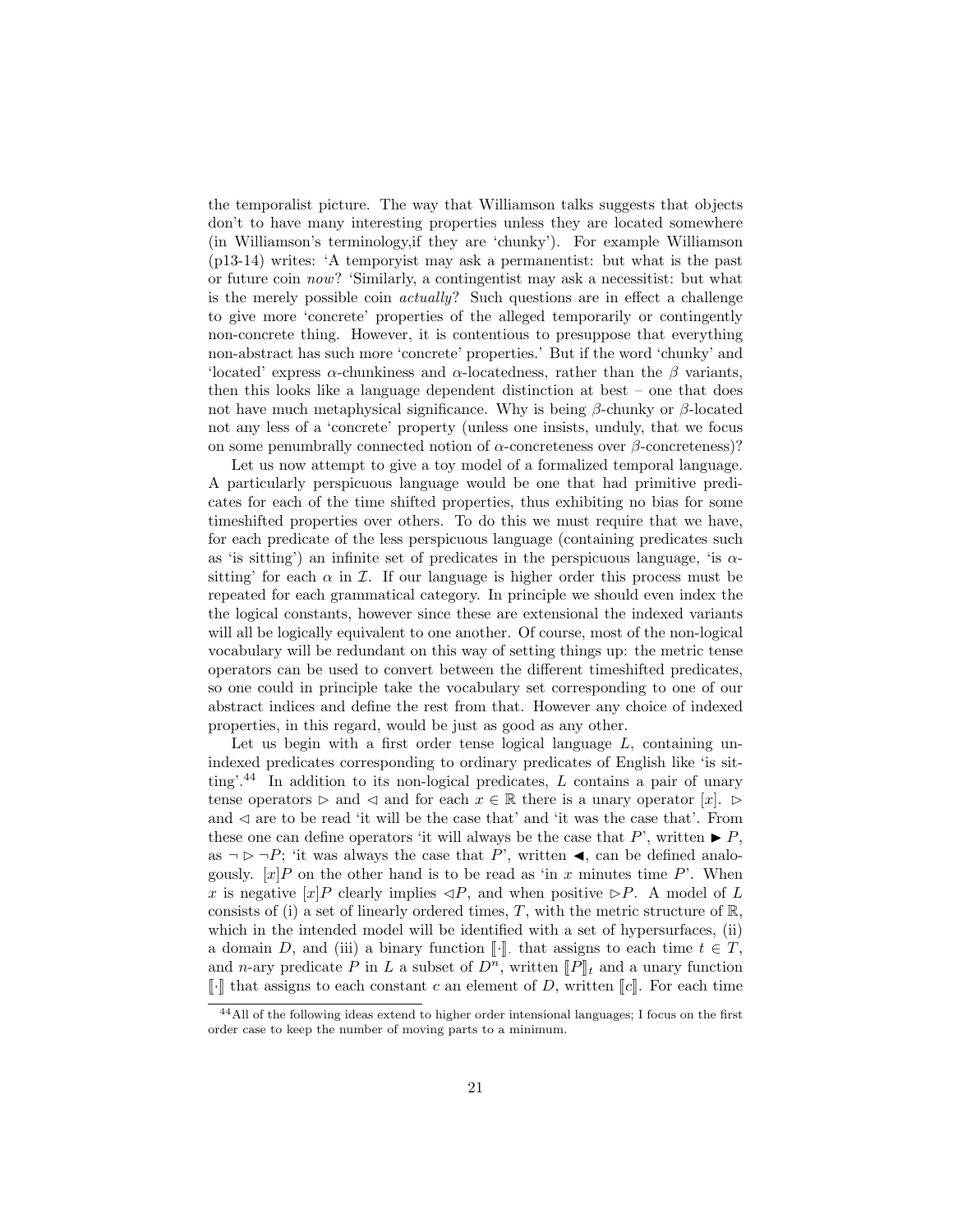$t \in T$  truth relative to a time and variable assignment, written  $t, v \Vdash \phi$ , can then be defined inductively. The clauses for the quantifiers and truth functional connectives are completely standard, the only clauses worthy of mention are those governing the tense operators:

$$
t, v \Vdash [x] \phi \text{ iff } t + x, v \Vdash \phi
$$
  

$$
t, v \Vdash \rhd \phi \text{ iff } t', v \Vdash \phi \text{ for some } t' > t
$$
  

$$
t, v \Vdash \lhd \phi \text{ iff } t', v \Vdash \phi \text{ for some } t' < t
$$

In the first clause,  $t + x$  refers to the unique time  $t' \in T$  greater that t whose distance from  $t$  is  $x$  if  $x$  is positive, or the unique time less than  $t$  whose distance from t is  $-x$  if x is negative.

From L we can construct a more perpicuous language  $L^+$ , containing primitive predicates for each timeshift of the predicates of  $L$ .  $L^+$  does not contain L's predicates, but if P is an n-ary predicate in L, then  $L^+$  contains an infinite collection of corresponding predicates  $P_{\alpha}$ , one for each  $\alpha \in \mathcal{I}$ . Otherwise  $L^+$  is just the same as L. It is straightforward to extend our model just described to  $L^+$ . One must construct an extended interpretation function,  $[\cdot]$ <sup>+</sup><br>that assigns extensions to the new productos in  $L^+$ . This can be achieved by that assigns extensions to the new predicates in  $L^+$ . This can be achieved by selecting a fixed element,  $\alpha \in \mathcal{I}$  (it does not matter which) and stipulating that  $[\![P_{\alpha+x}]\!]_t^+ = [\![P]\!]_{t+x}$ . Recall that every index  $\beta \in \mathcal{I}$  is identical to  $\alpha + x$  for some  $x \in \mathbb{R}$  so this definition is complete.  $x \in \mathbb{R}$  so this definition is complete.

However I think there is a better way to think of the above model, which will be much more useful when we try to generalise. Let us rather think of times in our new model as a distance preserving mapping from our abstract indices,  $\mathcal{I}$ , to times in our original model, T. If, for example, f assigns  $\alpha$  some element of  $T$ , then due to the distance preserving nature of  $f$ ,  $f$ s action on the remain indices is fixed:  $f(\alpha + x) = f(\alpha) + x$ . Since every abstract index is of the form  $\alpha + x$  for some real x, these facts completely determine fs action on the indices. These functions have a natural order, where  $f < g$  iff  $f(\alpha) < g(\alpha)$ for some  $\alpha$  (note that if  $f(\alpha) < g(\alpha)$  for some  $\alpha$ ,  $f(\alpha) < g(\alpha)$  for every  $\alpha$ ). The functions also have a metric structure, given by the metric defined over  $T$ : the distance between f and g is simply the distance in T between  $f(\alpha)$  and  $g(\alpha)$ (this distance is the same for any choice of  $\alpha$ ). We can thus talk about f being x minutes to the future of q. If f is one such mapping then we can determine the extension of a predicate,  $P_{\alpha}$ , at f by looking at the extension assigned to the unindexed predicate P at  $f(\alpha)$  in our original model of L:  $[[P_{\alpha}]^+_{\sigma} := [[P]]_{f(\alpha)}$ .<br>To see how all of this formalism can actually be put to use let us start b

To see how all of this formalism can actually be put to use, let us start by describing a fairly concrete example of an  $L$  model, and then an  $L^+$  model. In the model of  $L$  we identify  $T$  with a foliation of a classical space-time into hypersurfaces (which is uniquely determined by the structure of classical Newtonian space-time). Our domain  $D$  shall consist of a single person, Ellen, who is associated with a certain four-dimensional space-time worm. We also have a predicate S whose intended interpretation is the property of sitting. The extension of the unary predicate S contains Ellen at a hypersurface  $t$  (Ellen  $\in S_{\ell}$ ) if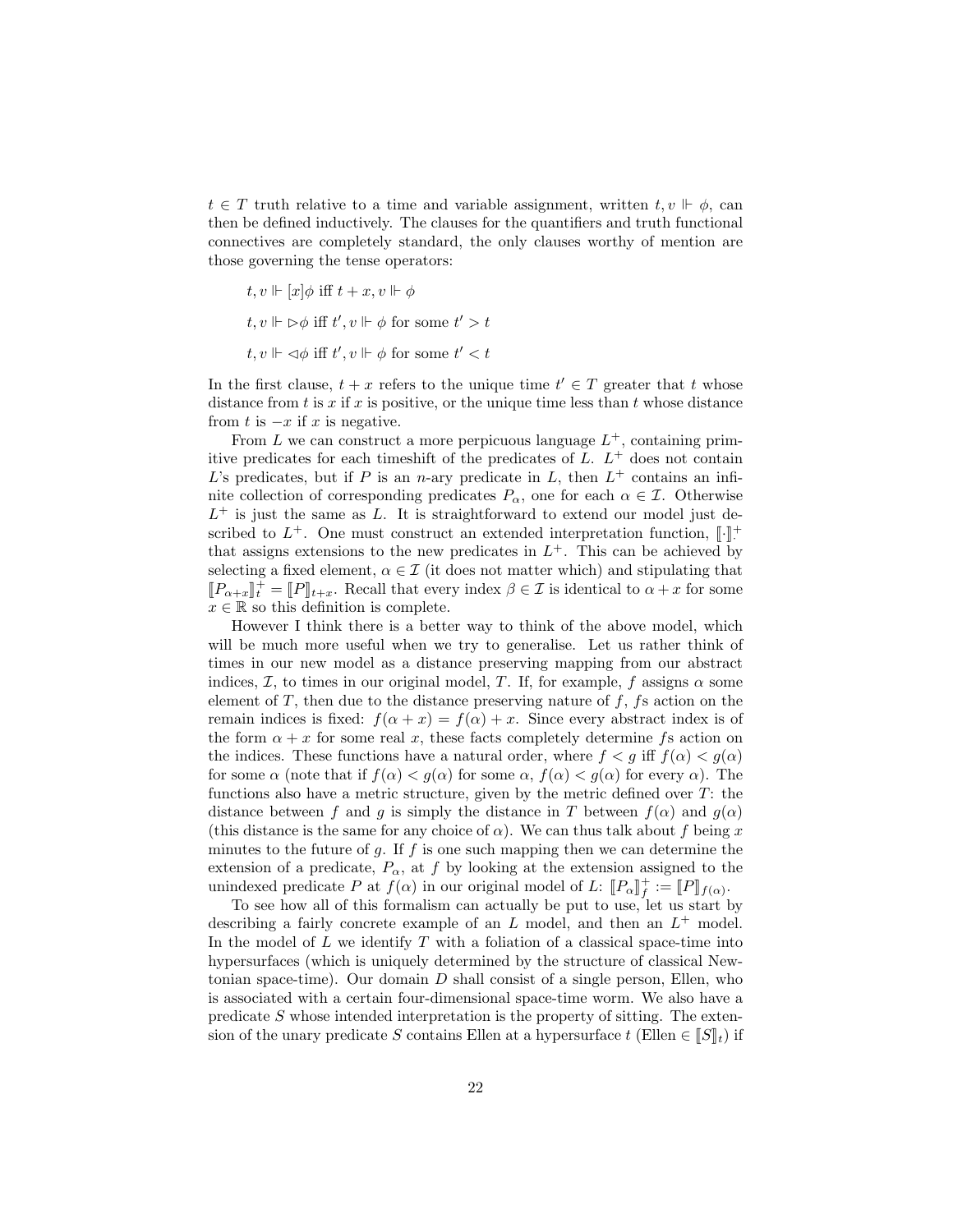and only if the shape of ts intersection with Ellen's space-time worm is a sitting shape (I assume sitting is purely a geometrical property for now). Otherwise the extension of  $S$  is empty at that hypersurface. One can see by inspection that the formalization of the sentence 'Ellen is sitting' is true relative to some times, and false relative to others provided her space-time worm intersects some but not all hypersurfaces in a sitting shape.

To extend this model to  $L^+$ , then, we must know whether Ellen is  $\alpha$ -sitting at each time, for each choice of  $\alpha$ . Here a time simply maps each index,  $\alpha$ , to a hypersurface, and that indirectly determines whether Ellen is  $\alpha$ -sitting. If it maps  $\alpha$  to a hypersurface that intersects Ellen's space-time worm in a sitting shape then she's  $\alpha$ -sitting relative to that time, and if it doesn't she isn't.<sup>45</sup> According to later times  $\alpha$  will be mapped to temporally later hypersurfaces, which again will indirectly determine whether Ellen is  $\alpha$ -sitting at these later times. This all motivates our crucial formal insight, which is summarised below:

Times: Times can be represented by mappings from abstract indices to hypersurfaces.

In section 2 I distinguished the tense-logical notion of a time from the physical one. Here that distinction bears its fruit, for the above tense-logical entities do not correspond uniquely to hypersurfaces (i.e. physical times): each tenselogical time bears some relation (via some index) to every hypersurface. It is important to stress, however, that this definition encodes no more than a convenient formal representation of times. The abstract indices are nothing more than a helpful technical device introduced as a way of labelling certain classes of properties that bear an important similarity to one another. Identifying times with mappings from these indices to hypersurfaces is merely a compact way of retrieving facts about what the extensions of these classes of properties are at each time from the eternal facts about the distribution of eternal properties over the space-time manifold.

These entities are moreover formally easy to manipulate because all of the operations that we need to be able to define on times can be fairly straightforwardly lifted from the corresponding operations on hypersurfaces. For example, to make sense of the [x] operator we need to know what it means for one time to be x minutes in the future or past from another. This is achieved as follows: if f is a time, and x a real number, we can define the time x minutes to the future of f, written  $f + x$ , as the mapping which takes  $\alpha$  to the hypersurface that is temporally separated from the hypersurface  $f(\alpha)$  by x minutes. The ordering on times is induced in the same way – f comes before g iff the hypersurface f maps any particular index to comes before the hypersurface  $g$  maps that index to.

<sup>45</sup>Note that one does not need to be a perdurantist in order to have the concept of an objects space-time worm. I simply mean the fusion of regions that object is sometimes located at. (I'm presently using 'located' in this definition to pick out a certain relation –  $\alpha$ -location say – however all choices of  $\alpha$  would produce the same fusion.)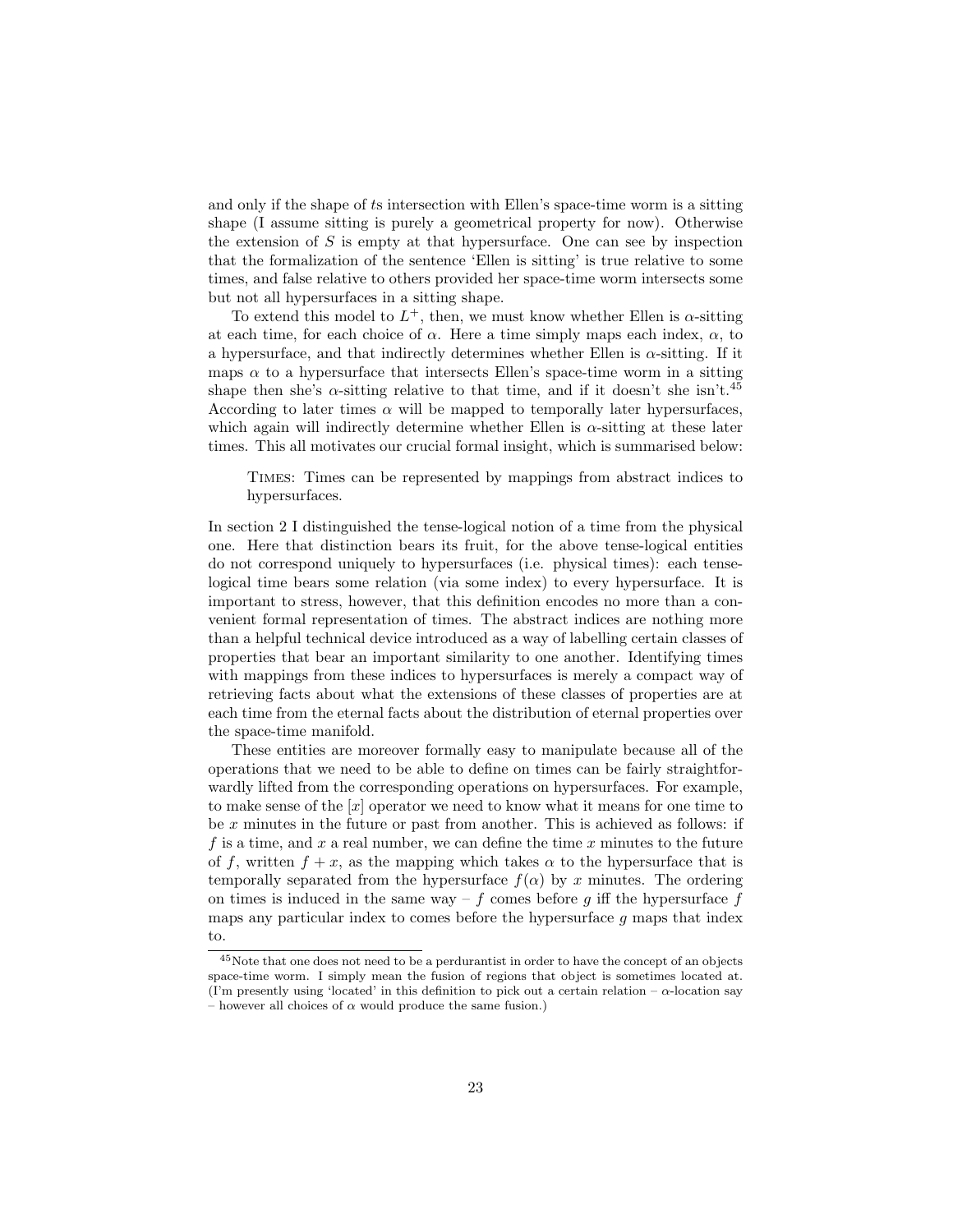#### 4 Timeshifted Properties in Relativistic Physics

The extension of these ideas to the relativistic case presents a number of new problems. Let us suppose, as we argued earlier, that the fusion of events that are presently occurring forms a plane of simultaneity. Of course, by 'occurring' I just mean  $\alpha$ -occurring for some  $\alpha$ : as before there are other hypersurfaces representing the events that are β-occurring for other indices β, where what is now β-occurring are just those things that were once  $\alpha$ -occurring, or will be  $\alpha$ occuring. Given our argument in section 2, these hypersurfaces form a particular foliation of space-time. Thus although we avoid commitment to the existence of a 'special' hypersurface we apparently are still committed to a special foliation of the space-time. We saw this to be particularly problematic when combined with certain features of special relativity.

A natural response would be to postulate a greater variety of tensed properties. In the classical case we had the following fact about timeshifted properties: for any  $\alpha$  and  $\beta$  either the property of  $\alpha$ -sitting just is the property of having been  $\beta$ -sitting x minutes ago (for some x), or the other way around. Perhaps there are pairs of tensed indexed properties that aren't related in this way. Our earlier argument established, for example, that when  $\alpha$  and  $\beta$  are comparable – a timeshift,  $[x]$ , by some real number x can take you from one kind of property to the other – the fusion of events  $\alpha$ -occurring and  $\beta$ -occurring respectively are parallel planes of simultaneity. But perhaps there are pairs of indices  $\alpha$  and  $\beta$  that determine classes of properties that are not comparable in this way – in these cases we have no reason to think the fusion of events  $\alpha$ -occurring and  $\beta$ -occurring are parallel to one another.

Here is one extremely natural reason to postulate the existence of such temporal properties. Imagine that you and I are moving inertially relative to one another, but we both begin our experiment from the same location. Suppose we are both going to observe Ellen, who is presently sitting, and measure how long she sits for before standing up. As we know, one of the surprising features of special relativity is that our measurements might end up differing: I might measure six minutes while you measure ten. Who, then, is right, and who is wrong? I maintain that both measurements are correct, but we are measuring different temporal properties of Ellen. You are perhaps measuring the length of time for which Ellen is  $\alpha$ -sitting, and she may indeed be  $\alpha$ -sitting for ten minutes, while I am measuring how long Ellen was  $\beta$ -sitting, which also may be six minutes. Neither of us have any false beliefs, and you may even correctly infer from your observations (by applying something called a 'Lorentz transformation') how long she was  $\beta$ -sitting, and I might be able to infer how long it was that she was  $\alpha$ -sitting. If both of these properties exist, however, there will be no timeshift that takes us from one to the other:  $\beta$ -sitting will not simply amount to  $\alpha$ -sitting x minutes ago, for instance. This idea therefore involves a slight deviation from the way in which we introduced these properties in the last section; these properties are not straightforwardly obtained by applying timeshift operations to the properties we express with familiar predicates like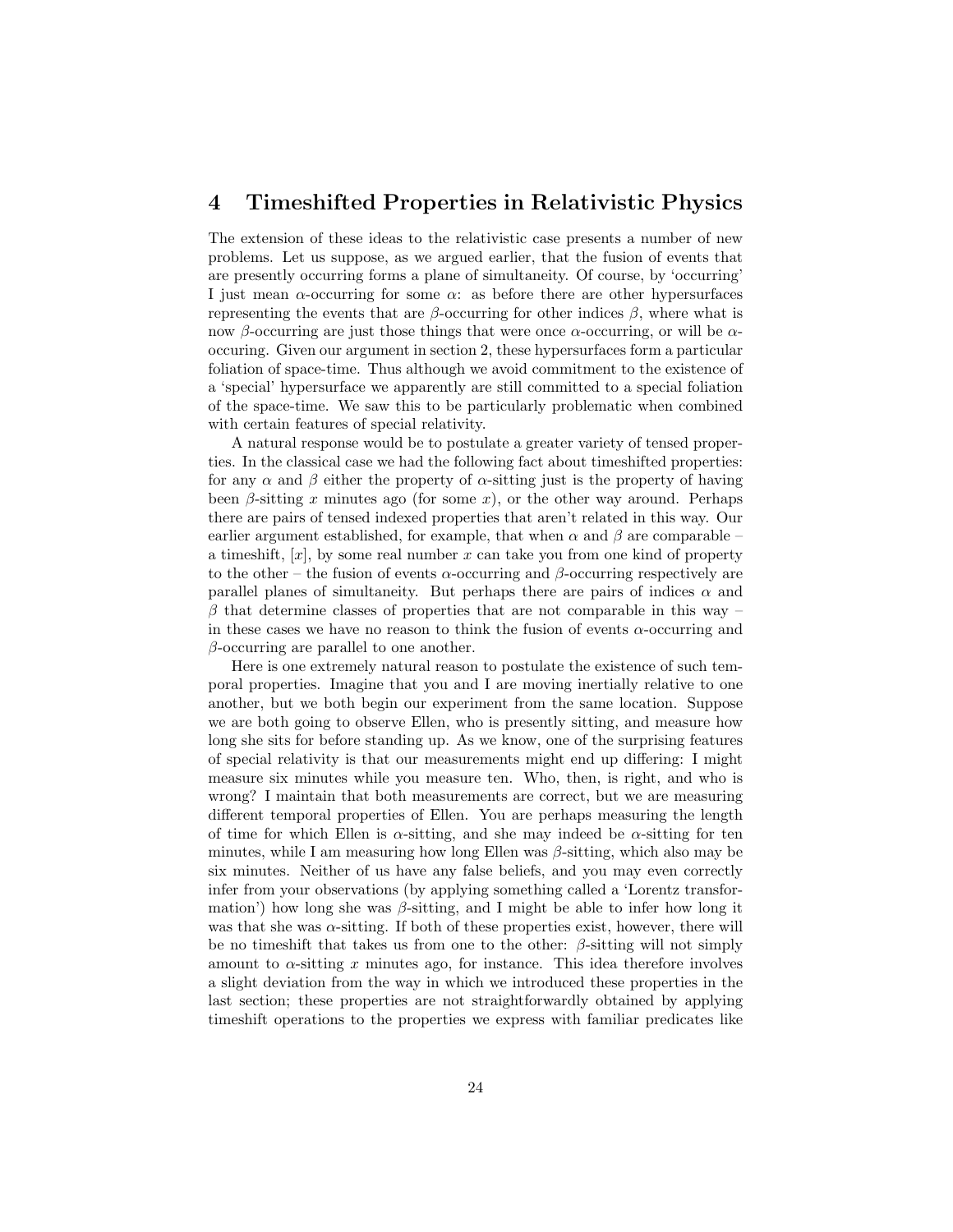'is sitting'.<sup>46</sup>

It turns out that there's a natural way to extend the model we gave in the previous section to the relativistic setting that delivers exactly the verdicts suggested above. Recall that in that model we identified times with mappings from abstract indices to hypersurfaces taken from a classical space-time manifold. If f and g are two such mappings then f maps each index to a hypersurface that is separated by a fixed temporal distance from the hypersurface  $g$  maps the same index to. Thus it follows that for some real number x,  $q = f + x$  (i.e. for all  $\alpha$ ,  $g(\alpha)$  is the hypersurface separated by x minutes from  $f(\alpha)$ ). So in general, once we've picked a single time,  $f$ , we know that all other times will be of the form  $f + x$  for some real number x. This same idea can be applied to the relativistic case. Let  $f$  be some bijective mapping from abstract indices to the set of all possible planes of simultaneity. As in the classical case, we must, for each real number x, define the time  $f + x$  which we can think of as the time that comes x minutes before or after f, depending on  $x$ 's sign. The totality of times of the form  $f + x$  will form a linearly ordered set whose structure is exactly parallel to the structure of our time mappings in the classical setting. In this regard, then, we do not deviate at all from the classical picture: the structure of times is completely linear, and the resulting tense logic will be standard linear tense logic. Moreover the structure of these times will not depend on the trajectory of the observer: two people moving inertially relative to one another can talk to one another using the same tense operators as the other.

So it all boils down to whether, given a bijective mapping  $f$  from abstract indices to planes of simultaneity, we can define the function  $f + x$ . Fortunately our original definition survives unscathed. In special relativity, given a plane of simultaneity there's a well defined operation that moves that plane backwards or forwards by a certain time-like interval,  $x$ , whilst keeping it parallel with its original orientation. Thus the function  $f + x$  is just the function that maps each index  $\alpha$  to the hyperplane that is separated by a time-like interval of x into the future or past (depending on whether  $x$  is positive or negative) from the hyperplane  $f(\alpha)$ .

This definition also extends to the context of general relativity. If the spacetime is 'static' – i.e. it admits a timelike Killing field orthogonal to a spacelike hypersurface – then we can identify a special class of hypersurfaces that generalise planes of simultaneity in a natural way: those hypersurfaces orthogonol to some timelike Killing field. A hypersurface like this can be moved backwards and forwards along its Killing field by an interval  $x$ , giving us the requisite structure. If the space-time does not admit a timelike Killing field of this sort, then a more general class of hypersurfaces are available: geodesically generated surfaces – smooth hypersurfaces consisting of all geodesics that pass orthogonally through a given time-like vector. Instead of having a time map each index to a plane of simultaneity we map each index to a pair of a normalised time-like vector and the geodesic surface it generates, S. These entities can similarly be

<sup>46</sup>Although the contextualist view I develop shortly would allow them to be introduced as the properties expressed by these familiar predicates in various different contexts.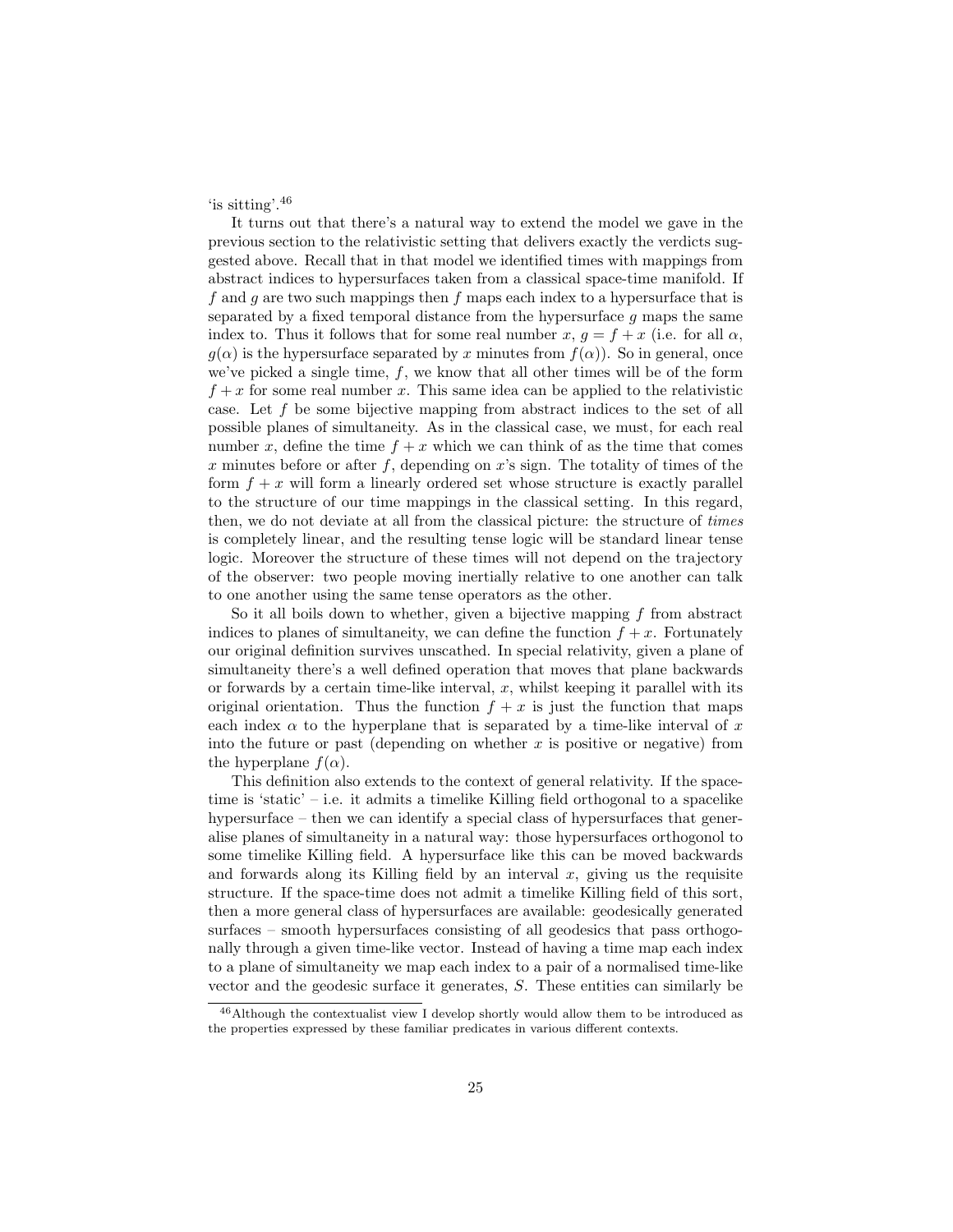shifted backwards and forwards in the way required.<sup>47</sup>

At any rate, we can see, at least formally, how to extend the model of the last section to various relativistic settings. But what exactly is the resulting picture? Let us set aside the special problems that arise in GR for the time being and restrict ourselves to the case of special relativity. At a time  $f$ , Ellen is  $\alpha$ -sitting iff  $f(\alpha)$  is a hypersurface that intersects Ellen's space-time worm in a 'sitting' shape. Whether Ellen is  $\alpha$ -sitting will change as time evolves: maybe she's  $\alpha$ -sitting but in ten minutes she won't be. This would happen in our model if  $f(\alpha)$  intersects Ellen's space-time worm in a sitting shape, but the hypersurface parallel but whose time-like separation from  $f(\alpha)$  is ten minutes to its future does not intersect Ellen's space-time worm in a sitting shape. What's interesting is that there might be another hyperplane, h, intersecting Ellen's worm at the same region of space-time that  $f(\alpha)$  does that isn't parallel to  $f(\alpha)$ . Since f is a bijection, it follows that there is an index  $\beta$  that gets mapped to h.

One natural question to settle is whether Ellen is also  $\beta$ -sitting (at time f)? Perhaps the answer is yes in this case, although it's a feature of special relativity that not all geometric properties are preserved under Lorentz transformations: if my trajectory is orthogonal to the plane of simultaneity  $f(\alpha)$  I might observe something to be square shaped, while you might observe it to be a parallelogram if your trajectory was orthogonal to a different plane of simultaneity such as  $f(\beta)$ . We in principle have the resources preserve certain shape properties one might have thought couldn't survive in special relativity by saying that one and the same object could be both an  $\alpha$ -square and a  $\beta$ -parallelogram. However this is a choice point; one could develop the theory of shapes in a more objective way.

For our purposes, it is more interesting that this model delivers the kinds of temporally diverse properties alluded to above. Supposing that Ellen is  $\beta$ sitting at time f, then she will remain  $\beta$ -sitting at all times  $f + y$  such that fastforwarding the hyperplane  $f(\beta)$  by y intersects her worm in a sitting shape. It follows, however, that the length of time for which Ellen will be  $\beta$  sitting need not be the same as the length of time for which she'll be  $\alpha$ -sitting: perhaps she'll be  $\alpha$ -sitting for six minutes and then she'll  $\alpha$ -stand up, but it won't be ten minutes until she  $\beta$ -stands up. This might all sound quite puzzling, but, I think, it is no more puzzling than the phenomena that special relativity itself seems to force upon us. The underlying moral of relativity, on this picture, is that when we're moving along certain trajectories we can directly observe and measure certain temporal properties which cannot be directly measured by people moving along other trajectories (although we can indirectly calculate them). This is in fact consistent with the example we described earlier. If my trajectory is orthogonal to  $f(\alpha)$ , I might measure what I would describe as 'Ellen sitting' for ten minutes, before I observe what I would describe with

 $47$ Given a geodesically generated surface,  $(S, \xi)$ , we can construct the surface separated by a space-time interval of x into the future or past of  $(S,\xi)$  as follows. Let  $\gamma(t)$  be the unit speed geodesic passing tangentially through  $\xi(\gamma'(0) = \xi)$ .  $(S, \xi) + x$  may then be identified with the surface geodesically generated by  $\gamma'(x)$  – the tangent to the curve  $\gamma$  at x.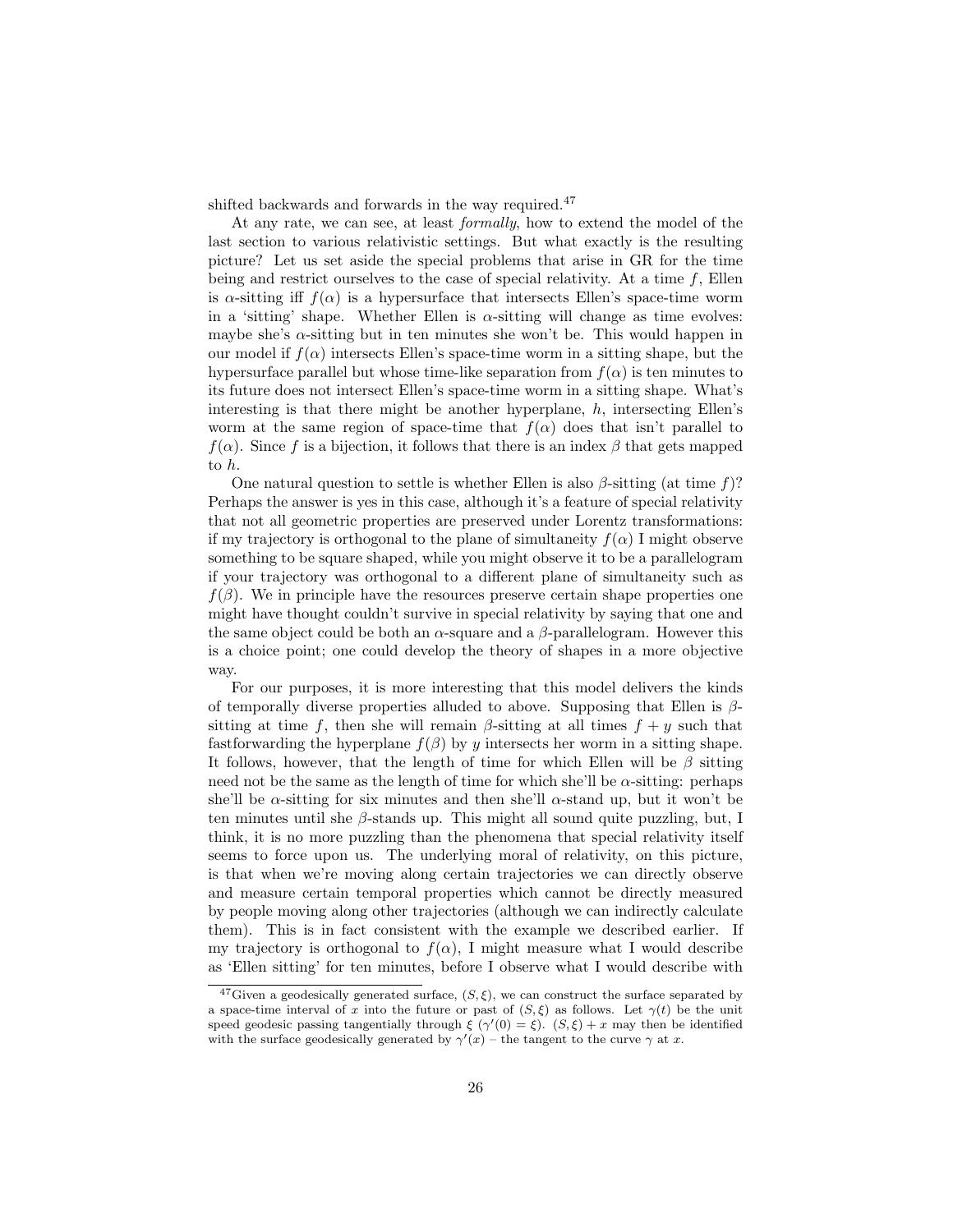the words 'Ellen standing up'. What I have measured, completely accurately, is the length of time for which Ellen was  $\alpha$ -sitting. Someone else moving in a trajectory orthogonal to  $f(\beta)$  might instead observe what they would describe as 'Ellen sitting' for six minutes. This person would not have been incorrectly measuring how long Ellen was  $\alpha$ -sitting – ten minutes – but correctly measuring the length of time that she was  $\beta$ -sitting, namely six minutes.

This, in brief, is how we account for the phenomena of time dialation associated with special relativity. It is extremely natural to pair this view with a kind of contextualism about temporal predicates. Roughly people who are at rest relative to one another tend to express the same kinds of properties with predicates like 'sitting', 'standing', and even with expressings like 'saying' and 'uttering'. Let's suppose that me and my co-movers express  $\alpha$ -sitting,  $\alpha$ -standing,  $\alpha$ -saying,  $\alpha$ -uttering and so on.<sup>48</sup> To ease readability I shall surpress the reference to the index  $\alpha$ , and just use the expressions 'sitting', 'uttering', etc, since, after all, in our present frame these just mean the same as ' $\alpha$ -sitting', ' $\alpha$ -uttering', and so on. People moving inertially relative to us right now express different properties with these same predicates; their  $\beta$  variants. The view is thus a contextualist view. However note that this is not because the tense operators, 'it will be the case (in x minutes)' and 'it was the case (in x minutes)', are context sensitive – these express the same things relative to all inertial trajectories – it is because simple tensed predicates are context sensitive.

A somewhat striking aspect of the view I have been describing is that time has an objective rate, which every one can agree on no matter what their trajectory is: the tense operators, as I mentioned earlier, express the same thing in all contexts regardless of ones trajectory. The flipside is that objects possess a wider variety of temporal properties: there are, as we saw, many sitting-like properties which a person possesses for different amounts of time.

Since we are postulating the existence of an objective rate of time, it's worth working through what happens to the infamous 'twin paradox' – a case which is usually taken to demonstrate the impossibility of objective time. These kinds of cases have the following structure: suppose that we're initially moving together along the same inertial trajectory, and that you briefly accelerate away from me and travel inertially for a little while, before accelerating again, reversing your direction, so that you eventually meet up with me again. The paradox is that, according to special relativity, when we meet up again we will have measured different lengths of time passing. I might have measured a total of ten minutes passing, while you might have measured a total of six minutes. Given that the view I have been describing posits that time has an objective rate of time it is tempting to ask how much time really passed between our leaving each other and meeting again? Was it really ten minutes, six minutes, or some other number altogether?

<sup>48</sup>One could argue that if a large linguistic community was roughly co-moving with one another, then even though they often move at small relativistic speeds relative to one another, there's a certain amount of linguistic deference which prevents a constant tiny changes of meaning. (Perhaps they go by the linguistic communities average trajectory, or something like that.)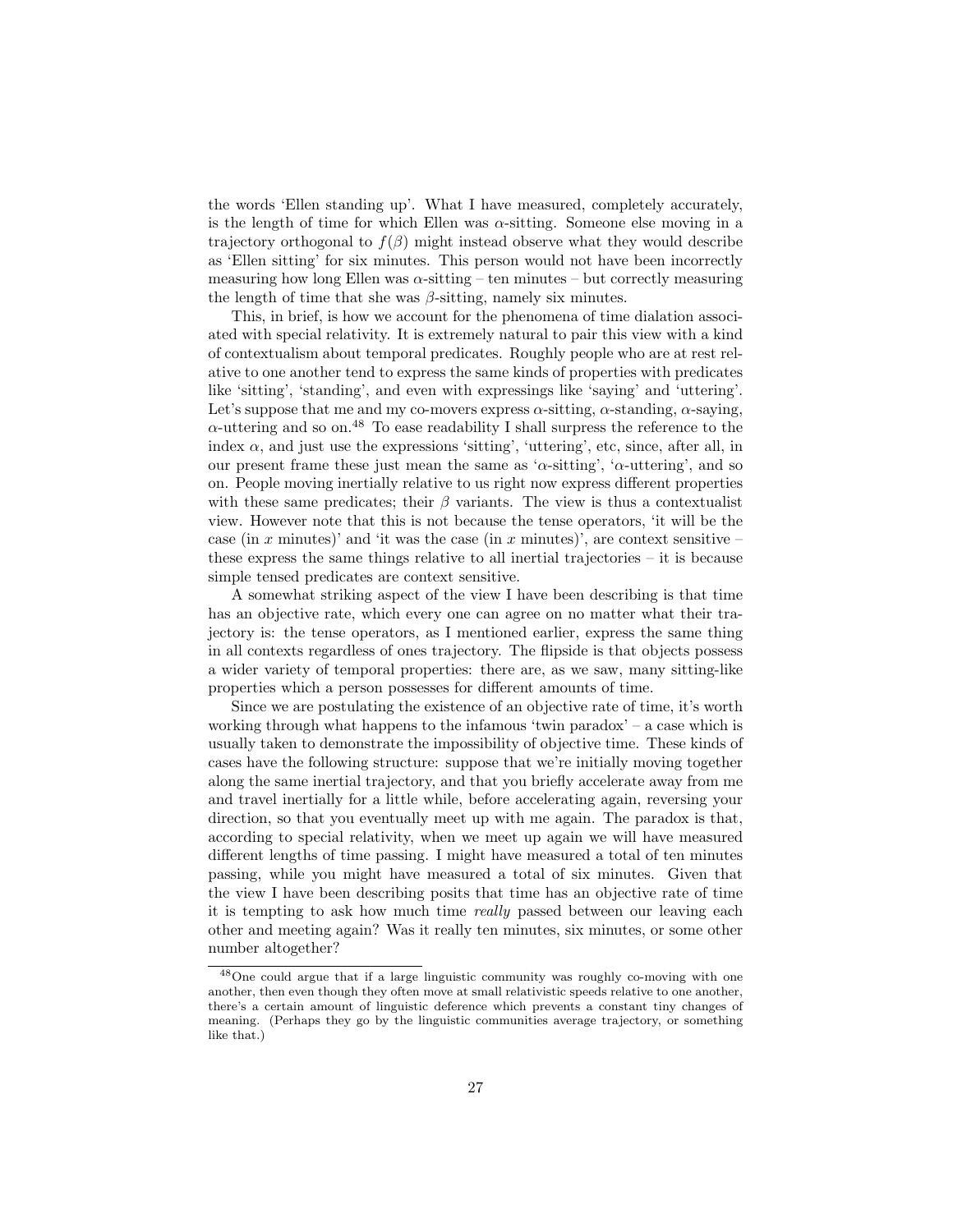The truth of the matter, however, is that this question is ambiguous. Call the space-time event of you leaving me  $e_1$ , the event of you reversing your direction  $e_2$  and the event of our meeting back up  $e_3$ . The length of time between the occurrence of  $e_1$  and  $e_3$  may be ten minutes, if I am measuring the length between their  $\alpha$ -occurrence (suppose here that the present time maps  $\alpha$  to a plane orthogonal to my trajectory). However, for different choices of  $\beta$ , the length of time between the  $\beta$ -occurrence of these events can vary. Suppose that when you start moving away from me until when you turn around, at  $e_2$ , you measure the difference between the  $\beta$ -occurrence of  $e_1$  and  $e_2$ : three minutes. After turning around you measure the length of time between the  $\gamma$ -occurrence of  $e_2$  and  $e_3$  to be also three minutes. So we can deduce that the following is true at the time,  $f$ , at which we are initially together:

In three minutes time the following will be true:  $[e_2$  will  $\gamma$ -occur and in three minutes time  $e_3$  will  $\gamma$ -occur].

It follows simply by tense logic that in six minutes time  $e_3$  will  $\gamma$ -occur.<sup>49</sup> We also know by the setup that it is ten minutes until  $e_3$  will  $\alpha$ -occur.

So before you are about to depart we can ask how long until we meet up again. In this case there are two salient questions in the vicinity which we must not confuse: it won't be 10 minutes until we  $\alpha$ -meet up again, and it won't be another 6 minutes until we  $\gamma$ -meet up. This situation on its own is not that perverse. Even in the Newtonian setting we can find properties that behave like this: for example, if  $\delta = \alpha + 4$  then it'll be 10 minutes before we  $\alpha$ -meet up but only 6 minutes until we  $\delta$ -meet up. What is puzzling about the twin paradox is that two initially synchronised people – people whose watch's measure the length of time between the  $\alpha$ -occurrences of events – can become unsynchronised. After accelerating your watch will instead measure the length of time between the  $\beta$ -occurrence of events, and then the length of time between the  $\gamma$ -occurrence of events.<sup>50</sup> (The sense in which your watch measures the time between  $\beta$ -occurrence of events can be spelt out as follows: in five seconds time the second hand on your watch will have  $\alpha$ -ticked thrice, but  $\beta$ -ticked five times.)

Our earlier discussion of context sensitivity helps dispell some other puzzles that arise in connection with the twin paradox. Suppose we are currently together, and you are about to start your journey. In five minutes time, however, you will be at the point in your journey at which you are about to  $\alpha$ -turn around (I could simply report this using the phrase 'the point in your journey at which you turn around' – I am simply adding the indices for clarity). Suppose at this point you utter (i.e.  $\alpha$ -utter) the sentence 'it's been three minutes since we parted ways', since this is indeed the amount of time you have experienced. It is extremely natural to think that in doing so you will  $\alpha$ -express a truth. To say otherwise would be to invite the 'false belief' problem we raised in section 2: that anyone in motion relative to me is potentially going around uttering

 $\overline{^{49}I}$  am appealing to the inference from  $[x](A \wedge [y]B)$  to  $[x + y]B$ .

<sup>50</sup>These will be the same if the speed of your outward journey matches the speed of your return journey relative to you're trajectory.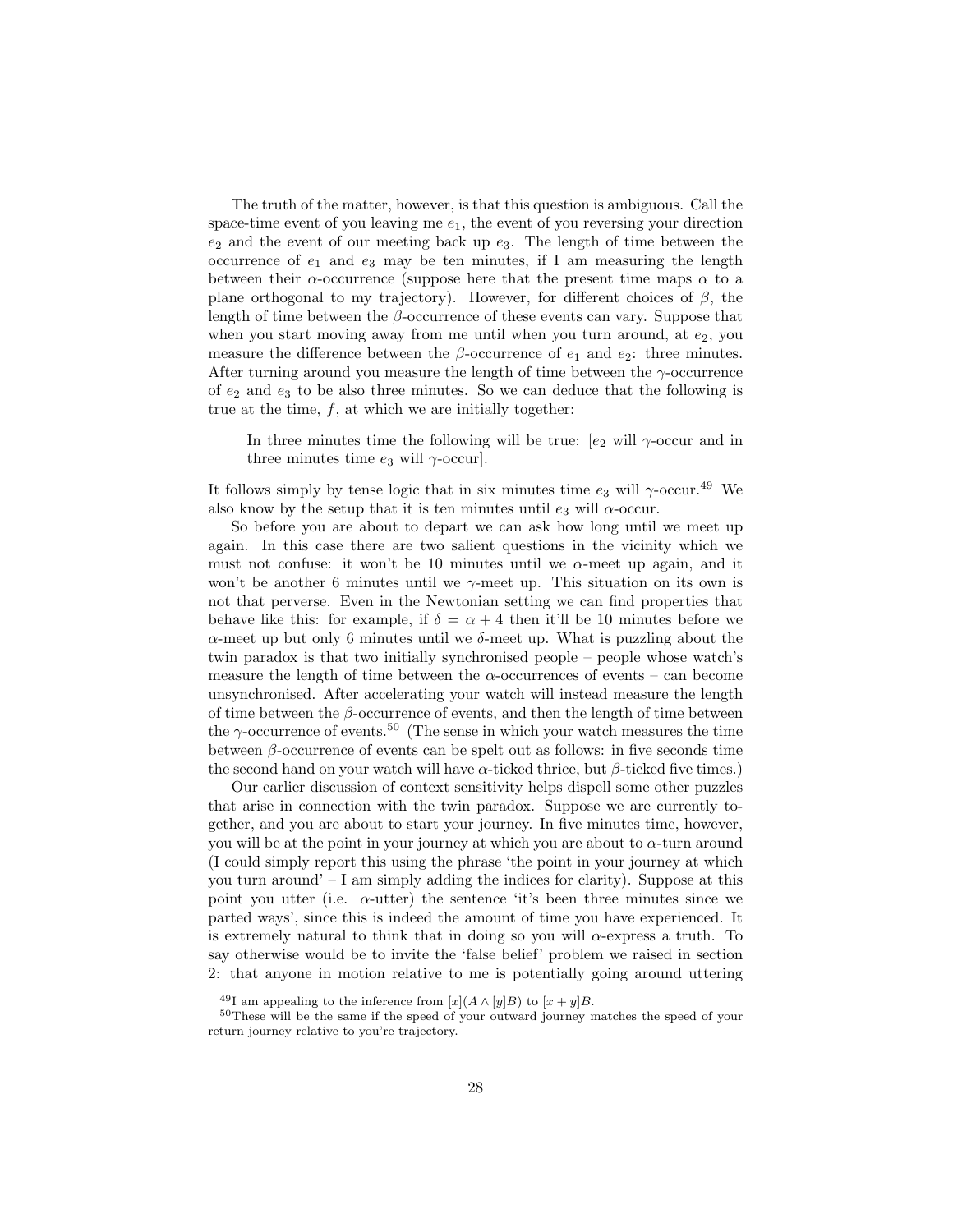falsehoods. If you have  $\alpha$ -expressed a truth, however, it is not the proposition that it's been three minutes since we  $\alpha$ -parted ways, because this would be a falsehood in five minutes time. The theory we suggested earlier, however, predicts that you  $\alpha$ -express the true claim that it's been three minutes since we  $(\beta - h(5))$ -parted ways; this is because at the time of your  $\alpha$ -utterance you are α-moving in a trajectory orthogonal to the hyperplane of  $(β - h(5))$ -occurring space-time events. Thus in different contexts, the same sentence can be used to  $\alpha$ -express different propositions.

#### 4.1 The Twins Paradox

In this section I shall describe in more detail the way in which the twins paradox gets resolved in the contextualist framework outlined. In particular, it brings to light a possible confusion that can arise about the contextualism I've described which takes a little bit of disentangling. Those who do not wish to delve into the details can skip this section.

Let's begin by highlighting a feature of the version of contextualism proposed here. We shall show shortly that according to this kind of contextualism, anyone moving at rest relative to me will be resolving the contextual parameters in the same way as I am and will continue to do so as long as they are at rest relative to me. For example, I will express the same property with the word 'sitting' as those at rest relative to me and the property expressed will be constant. By contrast, it is also possible to show that people moving inertially relative to me will not only be speaking in a different context, but the context they're in will be constantly shifting, depending on how long they have been moving away from us. For such people the context they are in at the beginning of the day will be different from the one they are in at the end of the day, unless some special effort to speak in my context is made. Thus while the word 'sitting' expresses a constant property for me, the person who is moving relative to me will be continually changing which property they express with their uses of the word 'sitting'.

We can make this a bit more precise as follows. Let us suppose that Alice, moving inertially relative to me, says that Ellen is  $\beta$ -sitting when she utters the sentence 'Ellen is sitting'.<sup>51</sup> Let us suppose, as above, that although Ellen will sit for the next ten minutes, in six minutes time Ellen will stop  $\beta$ -sitting. Thus if Alice meant the same thing by 'sitting' throughout this period, namely  $\beta$ -sitting, then she ought to be willing to utter 'Ellen is sitting' for the next six minutes, before switching to 'Ellen is standing'. But this is not what we in fact observe: we observe time dialiation regarding periods of uttering to the same extent that we do with regard to periods of sitting. Although from Alice's perspective she appears to be "accepting" 'Ellen is sitting' for a period of six minutes that is because she is reporting the length for which she  $\beta$ -accepts this sentence; in fact she accepts (i.e.  $\alpha$ -accepts) 'Ellen is sitting' for the ten minutes we observe from our perspective. It follows from the general kinds principles

<sup>&</sup>lt;sup>51</sup>Recall that I am talking about what Alice  $\alpha$ -says and  $\alpha$ -utters here.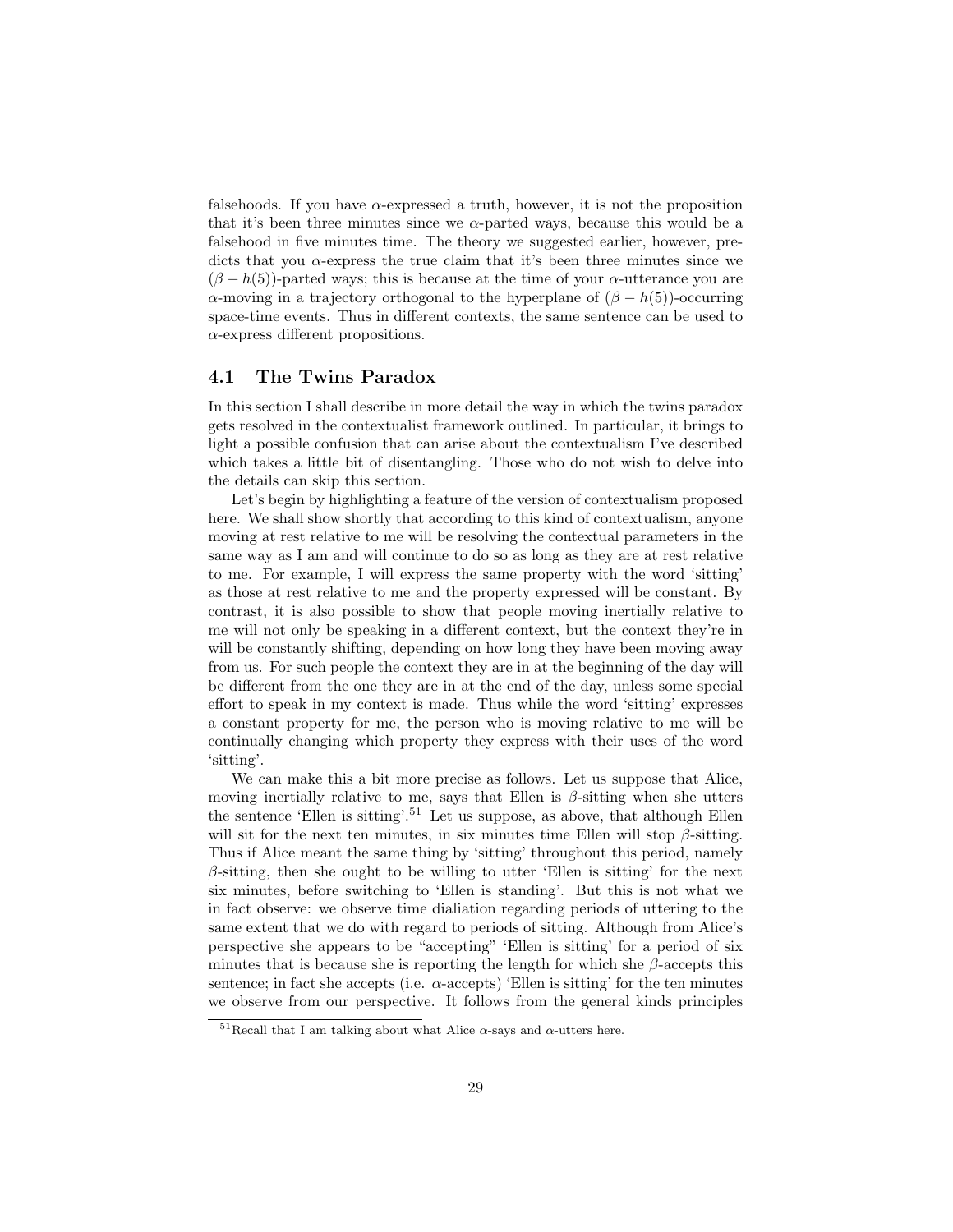we have been expressing so far that Alice will accept 'Ellen is sitting' for the same length of time for which Alice is sitting, namely the next ten minutes. Thus Alice will be accepting 'Ellen is sitting' for several minutes after Ellen has stopped  $\beta$ -sitting. Since, by hypothesis, Ellen is speaking truthfully now and in the future it follows that she will no longer express the property of  $\beta$ -sitting with the word 'sitting' in  $x$  minutes time, but rather she will express the property of  $(\beta - h(x))$ -sitting where h is some linear function of the time elapsed that is determined by her relative velocity to me.<sup>52</sup>

This result looks as though it reinstates a problem we have directed at other views: it looks as though one frame of reference is being distinguished from the others. In some frames of reference people speak from a constant context; for people moving in that kind of frame the word 'sitting' will express the same property – say,  $\alpha$ -sitting – throughout the day. In other frames, however, the  $context$  will change over time – for people moving along the latter kind of frame words like 'sitting' will express different properties at the beginning of the day than at the end.

As indicated, this may at first appear to indicate an asymmetry between me and Alice – she is constantly changing what she means by 'sitting' whereas I'm not. But it is not really an asymmetry: Alice is constantly changing what she  $\alpha$ -means by 'sitting', but there's a another relation her utterances bear to propositions – β-meaning. Alice's utterances constantly β-express the same proposition, and it is my utterances whose  $\beta$ -meanings are continually being resolved in different ways.

This confusion arises roughly because we are forgetting that according to the view in question theoretical terms like 'context sensitive' are themselves context sensitive. It can be used in some contexts to mean a sentence which  $\alpha$ -expresses different things in different contexts, and in other contexts it can be used to mean a sentence which  $\beta$ -expresses different things in different contexts. While people moving relative to me may be continually  $\alpha$ -expressing different things with their words, the things they  $\beta$ -express remain constant, and it is us who are continually shifting which things we  $\beta$ -express with our tensed vocabulary.

The situation I've just described is predicted by the following general method for calculating, at a time f, what a sentence, S,  $\alpha$ -expresses in a context, c. Firstly find where the hypersurface  $f(\alpha)$  intersects the trajectory of the speaker of c. Then we find the hypersurface,  $h$ , orthogonal to that speaker's trajectory. Finally we obtain an index,  $\beta = f^{-1}(h)$ , which we use to interpret the speakers utterances: this just means that her uses of 'sitting' will  $\alpha$ -express  $\beta$ -sitting, 'standing' will  $\alpha$ -express  $\beta$ -standing, and so on. According to this model, people moving orthogonally to  $f(\alpha)$  will always  $\alpha$ -express the same thing with the word 'sitting'. People not moving orthogonally to  $f(\alpha)$  will presently  $\alpha$ -express a different thing with the word 'sitting' than they will  $\alpha$ -express in five minutes time, but their utterances involving 'sitting' will instead  $\beta$ -express a constant meaning, where  $\beta$  is such that  $f(\beta)$  is orthogonal to their trajectory.

 $52h$  can be calculated explicitly but the details are not particularly illuminating for our present purposes.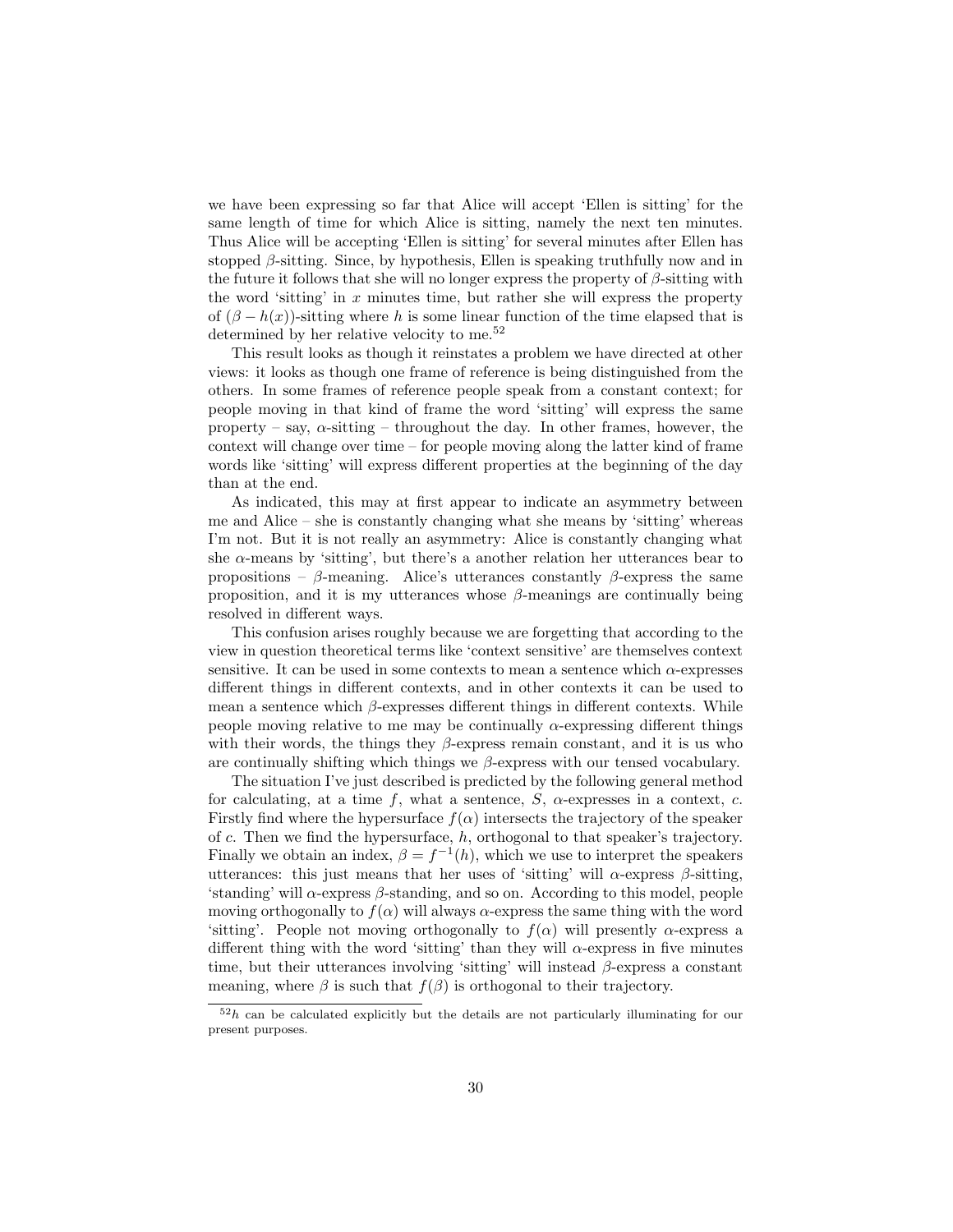### 5 Conclusion

The view I have described here has some affinities with eternalism: it is contextualist about simple present tensed predicates like 'is sitting', and does not distinguish any hypersurface as more special than any other. The resulting view is thus very much at odds with the conventional permanentist version of the A-theory – the moving spotlight theory – in which a particular region of space-time is metaphysically favoured. However unlike eternalism the properties tensed predicates express in different contexts are not time indexed properties, like sitting at a particular date, or sitting relative to an inertial trajectory; they are temporary properties whose extensions change over time. The result is a version of qualitative temporalism that does not engender widespread error when combined with modern physics.

#### References

- [1] N. Angel Pinillos. Time dilation, context, and relative truth\*.  $Philosophy$ and Phenomenological Research, 82(1):65–92, 2011.
- [2] Ruth C. Barcan. A functional calculus of first order based on strict implication. Journal of Symbolic Logic,  $11(1):1-16$ , 1946.
- [3] Berit Brogaard. Transient truths: an essay in the metaphysics of propositions. Oxford University Press, 2012.
- [4] Herman Cappelen and John Hawthorne. Relativism and monadic truth. Oxford University Press, 2009.
- [5] Daniel Deasy. The moving spotlight theory. Philosophical Studies, 172(8):2073–2089, 2015.
- [6] C. Dorr. The expressivist and the relativist.
- [7] Cian Dorr. How to be a modal realist. 2010.
- [8] Cian Dorr and Jeremy Goodman. Diamonds are forever. Nous, Forthcoming.
- [9] Cian Dorr and John Hawthorne. Naturalness. 2013.
- [10] Kit Fine. Prior on the construction of possible worlds and instants. World, times, and selves, 1977.
- [11] Kurt Gödel. Rotating universes in general relativity theory. In *Proceedings* of the International Congress of Mathematicians Edited by LM Graves et al., Cambridge, Mass. 1952, vol. 1, p. 175., volume 1, page 175, 1952.
- [12] Robert Goldblatt. Diodorean modality in minkowski spacetime. Studia Logica, 39(2-3):219–236, 1980.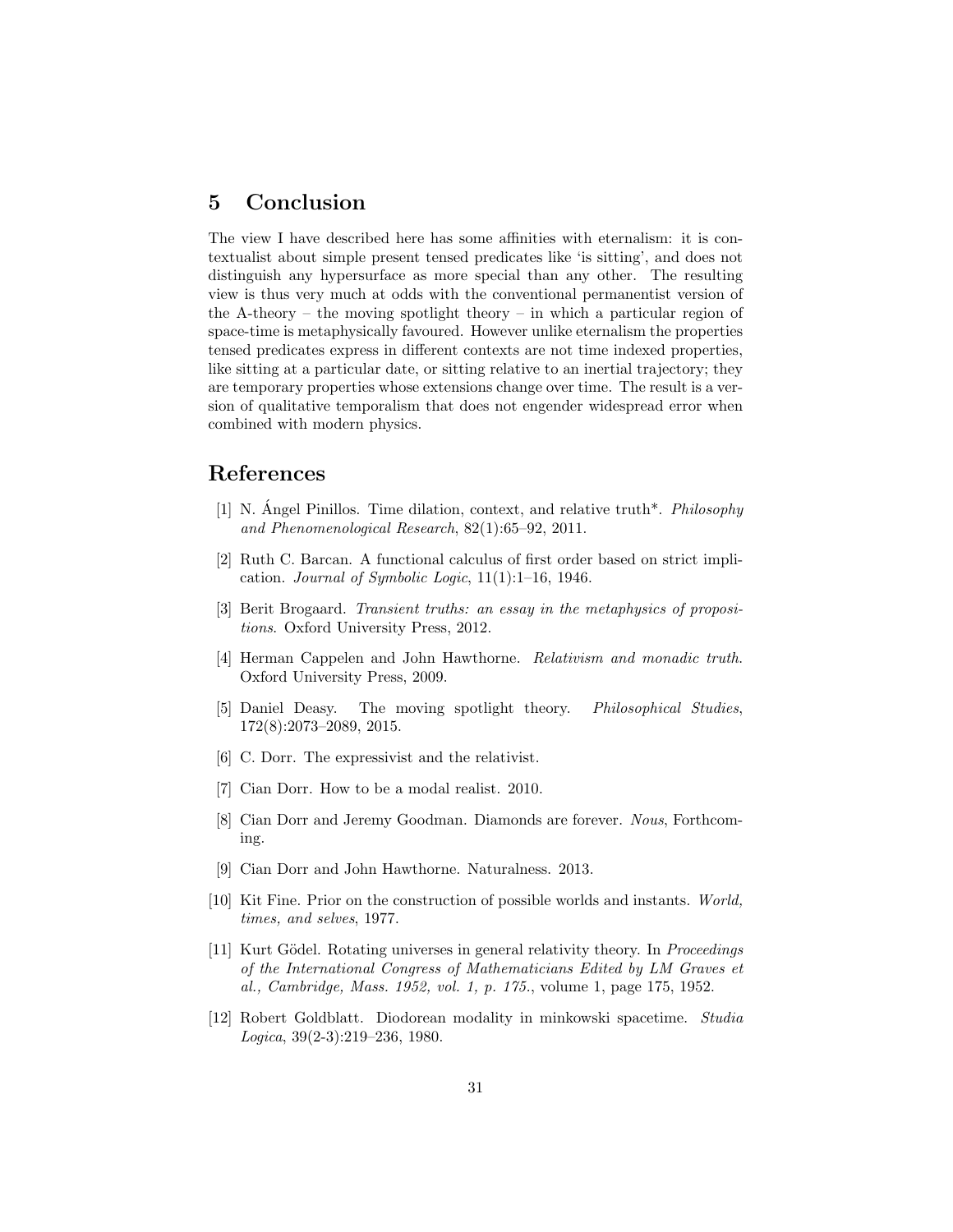- [13] Sally Haslanger. Endurance and temporary intrinsics. Analysis, pages 119– 125, 1989.
- [14] Mark Hinchliff. The puzzle of change. Nous, pages 119–136, 1996.
- [15] David Kaplan. Demonstratives. 1977.
- [16] David Kaplan. Themes from Kaplan, chapter Demonstratives. Oxford University Press, 1989.
- [17] Jeffrey C King. Tense, modality, and semantic values. Philosophical perspectives, 17(1):195–246, 2003.
- [18] John MacFarlane. Assessment sensitivity: Relative truth and its applications. Oxford University Press, 2014.
- [19] David B Malament. Classical relativity theory. Handbook of the philosophy of science. Philosophy of physics. Part A. Amsterdam: Elsevier, pages 229– 275, 2006.
- [20] David B Malament. Topics in the foundations of general relativity and Newtonian gravitation theory. University of Chicago Press, 2012.
- [21] Richard Montague. The proper treatment of quantification in ordinary english. 1973.
- [22] Thomas Müller. The language of special relativity. Bibliothek der Universität Konstanz, 2004.
- [23] Arthur N Prior. Thank goodness that's over. Philosophy, 34(128):12–17, 1959.
- [24] Arthur N Prior. Past, present and future, volume 154. Clarendon Press Oxford, 1967.
- [25] Arthur N Prior and Per FV Hasle. Papers on time and tense. Oxford University Press, 2003.
- [26] Hilary Putnam. Time and physical geometry. The Journal of Philosophy, pages 240–247, 1967.
- [27] Wim Rietdijk. A rigorous proof of determinism derived from the special theory of relativity. Philosophy of Science, pages 341–344, 1966.
- [28] Steven F Savitt. There's no time like the present (in minkowski spacetime). Philosophy of Science, pages S563–S574, 2000.
- [29] Theodore Sider. Four dimensionalism: An ontology of persistence and time. 2001.
- [30] Theodore Sider. Writing the Book of the World. Oxford University Press, 2011.